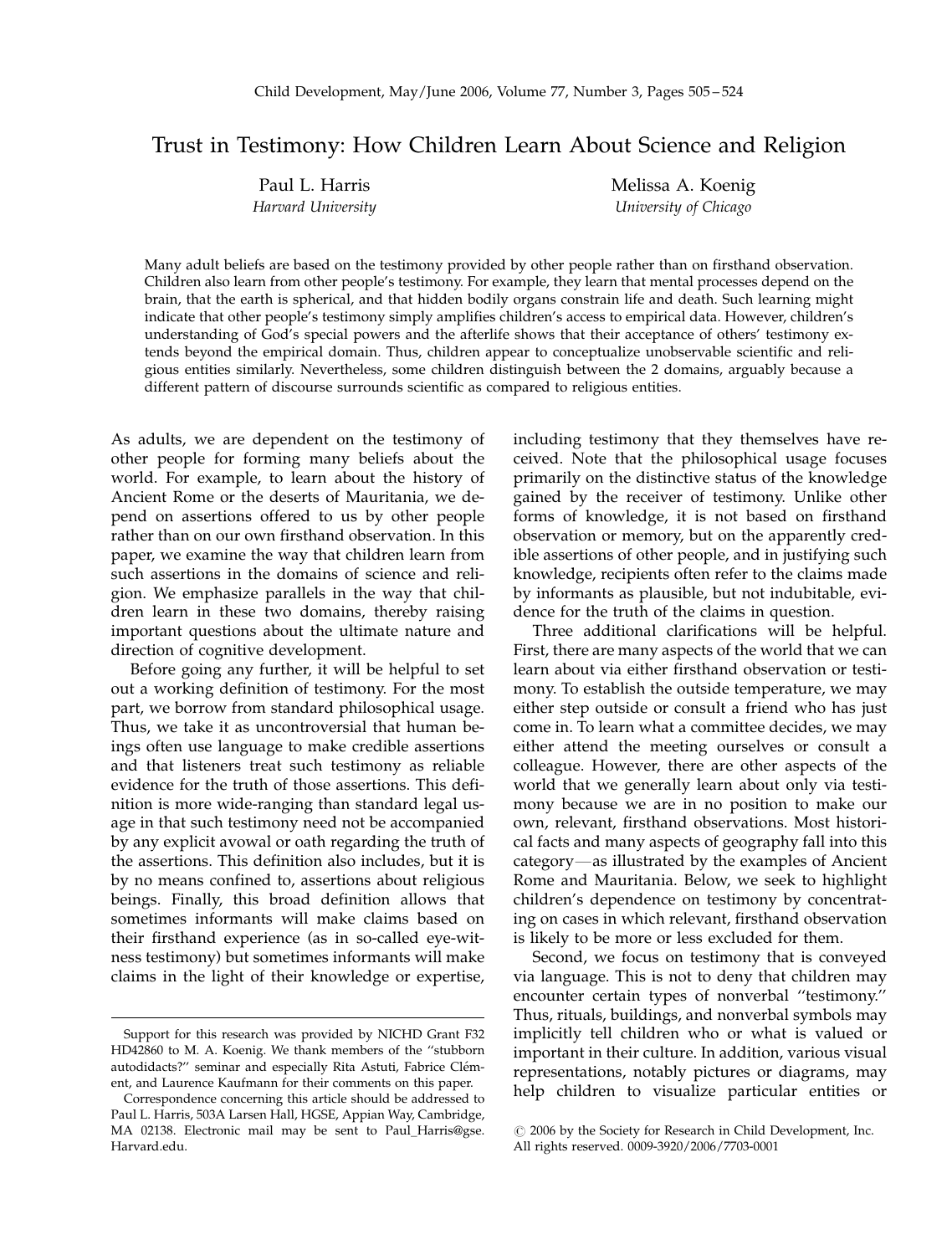processes that they cannot easily observe. However, we follow philosophical usage by emphasizing linguistic examples of testimony. This emphasis has the advantage of highlighting an obvious and distinctive feature of the human species, namely our facility at transmitting complex information both within and across generations by means of spoken language. Such testimony may include both explicit and nonexplicit claims. Consider the historical assertion that the Emperor Hadrian constructed a wall to defend the northernmost border of Roman Britain. The explicit claim is that Hadrian established a defensive boundary. Yet various other assertions are embedded in that overt claim—that someone called Hadrian once lived, that he became Emperor, that Britain was part of the Roman Empire, and so forth. We anticipate that children are likely to learn from nonexplicit as well as explicit claims.

Finally, although we borrow from philosophical usage and emphasize that children can learn via testimony about hidden or unobservable aspects of the world, we do not wish to imply that children learn about these aspects of the world only via testimony. On the contrary, there is considerable evidence that preverbal infants readily go beyond perceptual information to infer various invisible properties, such as the permanence of a hidden object (Baillargeon, 2004) or the goal of an agent (Sommerville & Woodward, 2005; Woodward, 1998). Our focus is instead on various scientific and spiritual aspects of the world that young children are unlikely to infer from perceptual observation. Specifically, we discuss three examples from science—children's conception of the brain, the shape of the earth, and the function of hidden, bodily organs—and two examples from religion—children's conception of God and the afterlife.

Some philosophers, notably Hume, have argued that we come to trust in others' testimony because we frequently detect a correlation between what we observe to be the case and what others claim to be the case (Hume, 1748/1957). Hume's contemporary, Thomas Reid, argued against this so-called reductionist thesis, proposing instead that we do not need to justify our acceptance of testimony in terms of some other, supposedly more fundamental, source of knowledge insofar as learning from testimony is a natural and nonreducible operation of the mind (Reid, 1785/2002).

In principle, children might adopt the stance of either Hume or Reid toward the offerings of testimony. More specifically, children could elaborate on a strategy that serves them well enough in infancy. They could rely on their own considerable powers of observation and analysis, withholding assent to any piece of testimony that is either inconsistent with or not supported by evidence that they have gathered for themselves. Adopting this cautious, Humean stance, children might hear, and indeed understand, all sorts of testimony (e.g., claims about the past, present, and future, or about unobservable beings and events) but remain agnostic or skeptical about their truth value. At most, they would accept only those claims that can be checked against, and confirmed by, their own firsthand observation.

At first sight, it is not implausible that young children adopt this conservative strategy. Arguably, they have little need to trust claims about events and situations that lie beyond either the familiar world of the here-and-now or their own immediate and remembered past. Such a strategy would certainly stop them from taking various fictitious or mythical claims too seriously. However, as we argue below, such caution would also lead children to resist the testimony of other people regarding various processes or properties that are difficult for them to observe firsthand. Yet, analysis of the available data on children's conceptual development in the domains of psychology, cosmology, and biology indicates that children do trust and learn from such testimony, just as Reid might expect.

One plausible and attractive conceptualization of this type of trust in testimony is that the observations made by other people, including successive generations of scientists, augment but do not in any way transform the observational powers of young children. Thus, by listening to, and making sense of, other people's testimony, children are offered data that they would not normally be able to gather for themselves. They gain, by proxy, access to data about microscopic processes, hard-to-observe cosmological regularities, as well as events that are historically or geographically remote. On this view, children's trust in testimony dramatically amplifies their access to empirical information but it does not change either the type of data that they gather or the ways in which they come to conceptualize those data.

In the second section of the paper, where we examine children's trust in testimony in the spiritual domain, we argue against this ''continuity'' thesis. We review emerging evidence that children rely on testimony not just in domains such as psychology, cosmology, or biology but also when they contemplate metaphysical or theological issues. Thus, children are also presented with claims about God and the afterlife. That information cannot easily be construed as straightforward, empirical data, gathered by others as a proxy for children's own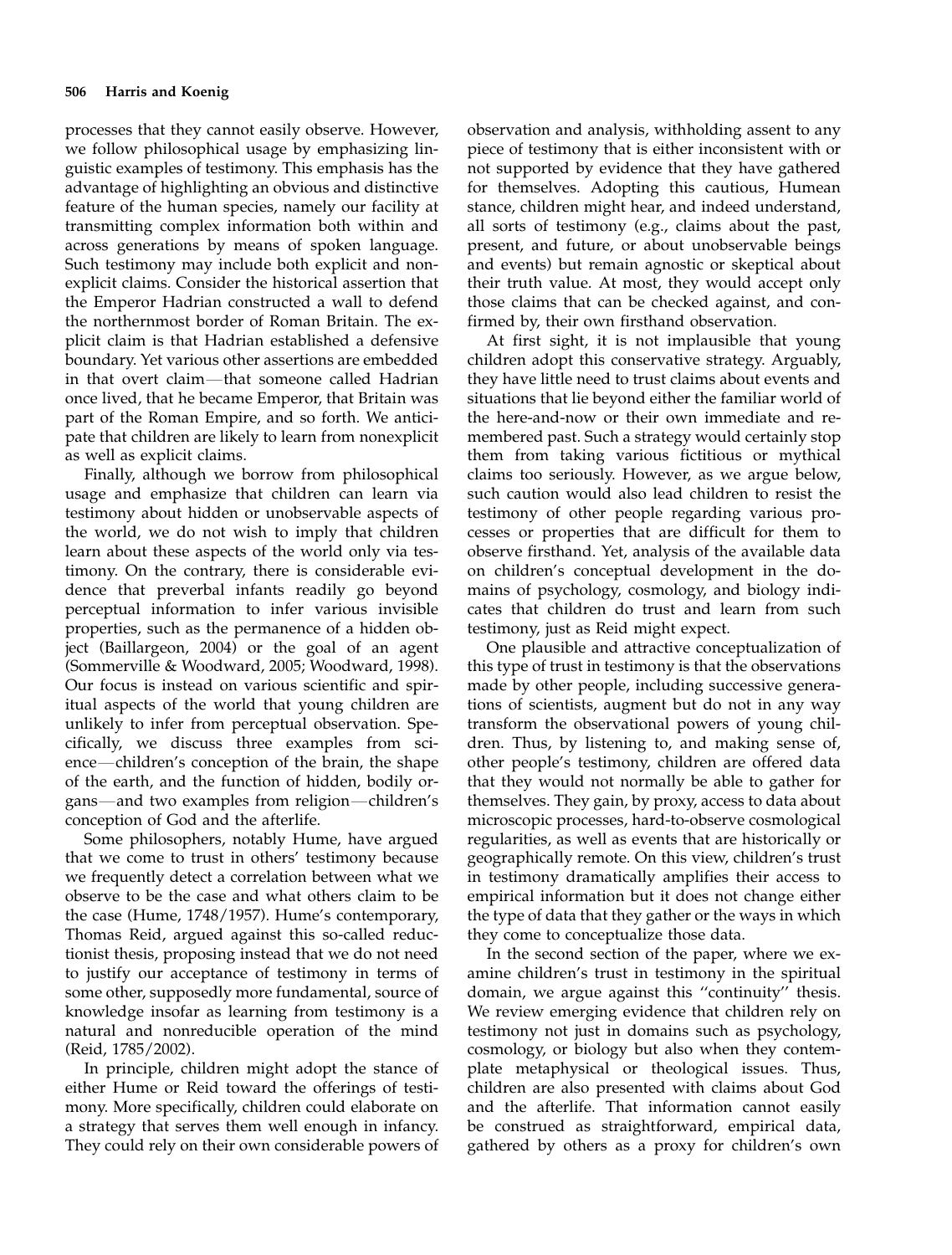firsthand observation. Nevertheless, children appear to learn from such nonempirical claims-just as they do in more obviously empirical domains. By implication, children's trust in testimony does not simply amplify the range of empirical data to which they have access, it also leads them to believe in a set of far-reaching but ultimately nonempirical propositions.

In the third section, we compare children's trust in testimony in the secular and the spiritual domains. In particular, we ask whether young children regard most of the information that they receive via testimony, whether empirical or not, as enjoying the same epistemological standing or whether they gradually construct an epistemological distinction-however tentative-between claims that are open to empirical check or verification and claims that cannot in principle be verified.

#### Children's Trust in Testimony: Scientific Domains

As noted above, young children could rely on a strategy that serves them well in infancy: they could rely on their own powers of observation and analysis withholding assent to claims that they cannot verify for themselves. Thus, in the domains of psychology, cosmology, and biology, they could ignore or reject claims that are inconsistent with their own firsthand observation. At first glance, a lively program of research on children's conceptual and scientific development lends support to exactly this conclusion. Young children are said to resist scientific instruction because they bring to it a variety of countervailing assumptions that are rooted in their own firsthand experience (Gardner, 1991). Close analysis of the available data shows, however, that this portrait of the child as a stubborn autodidact is misleading. To establish this conclusion, we present three case studies: children's understanding of the brain, the shape of the earth, and the life cycle.

#### Understanding the Brain

By the age of  $5-6$  years, children understand that the brain is a prerequisite for mentation. They judge that a brain transplant, unlike a heart transplant, would alter one's ability to count, to know the meanings of words, to remember, and to dream (Johnson, 1990; Experiment 2). Similarly, they realize that thinking and remembering would cease if the brain were removed (Gottfried, Gelman, & Schultz, 1999; Experiment 2). By the age of  $7-8$  years, children also judge that a person's sense of identity is intimately connected to his or her brain. They assert that if a child's brain were transplanted to a pig, the pig would claim to be a child, not a pig (Johnson, 1990; Experiment 1). Similarly, they assert that if a rabbit's brain were transplanted to a skunk, the skunk would have memories of being a rabbit, not a skunk (Gottfried et al., 1999; Experiment 2).

Whatever access children have to mental processes, they presumably cannot make any relevant observations of brain processes. Hence, their understanding of the relationship between the brain and mental processes must be based on information supplied by other people. Admittedly, it could be argued that children arrive at only a piecemeal understanding on the basis of such testimony. Yet this objection is undermined by two considerations. First, Johnson (1990; Experiment 1) found that children aged 7 and older were highly coherent in their answers about the effects of a transplant. Across a lengthy battery of questions, most children consistently assumed that preferences, memories, and a sense of identity would all be transplanted along with the brain. Second, children appear to eventually go beyond what they are told. They do hear remarks (e.g., "Think hard—use your brain") suggesting that the brain plays a role in knowledge or thinking (Gottfried & Jow, 2003) but they are rarely, if ever, explicitly told about the consequences of a brain transplant for personal identity. By implication, even if children are offered only fragmentary or disconnected information via testimony, they nonetheless rework that information into a coherent conception of the brain as a critical organ for all mental processes, including the sense of personal identity.

Evidence for such reworking is apparent in the more detailed pattern of findings reported by Gottfried et al. (1999). Before the age of 7-8 years, children appear to think of the brain as an activator or energizer that is critical to various cognitive processes. Hence, they realize that a brain is necessary to engage in those processes, but they also assume that anyone's brain, including a brain acquired via a transplant, might do the job effectively—much as a battery might be successfully ''transplanted'' from one electrical gadget to another. By the age of  $7-8$ years, children have revised this conception. They come to think of the brain not simply as an energizer but as a container within which various individualized mental processes, including those connected to the sense of personal identity, are housed. At this point, they acknowledge that someone's personal identity is so tied to their brain that it would necessarily be ''transported'' to a new host in the context of a brain transplant.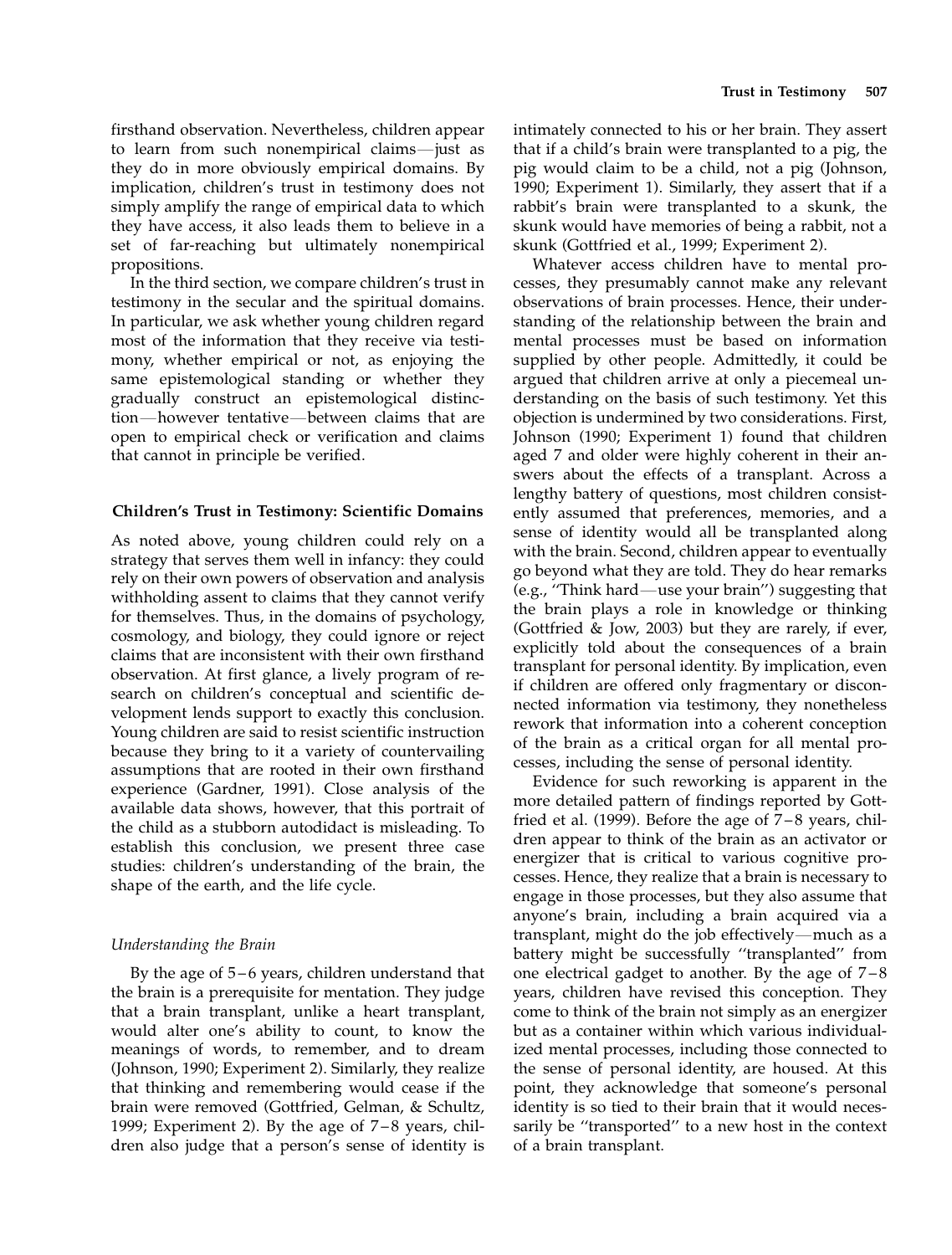In summary, this example provides a first illustration of what will turn out to be a recurrent pattern. Whatever children's skill in perceptual observation, there are various key aspects of the world that they can rarely, if ever, observe firsthand. Hence, they must rely on other people's testimony for information. Children's developing appreciation of the existence and functioning of the brain offers an illustration. By the age of  $7-8$  years, children understand the pervasive nature of the linkage between mental processes and the brain. Their conceptualization is dependent on adult testimony but it is also evident that children do not assimilate such testimony in either a piecemeal or passive fashion. They rework what they are told so as to arrive at a coherent conceptualization that permits them to go beyond the explicit claims or directives that they hear. Thus, by the time that children come to think of the brain as an individualized container they are well equipped to answer unfamiliar questions about the effects of transplanting a brain from one creature to another.

### Understanding the Shape of the Earth

Research on children's developing understanding of the shape of the earth has emphasized that children are slow to acquire a concept of the earth as a sphere. It is claimed that such a concept conflicts with two of their fundamental presuppositions about physical objects, namely that objects need support and that the ground is flat. In support of this argument, Vosniadou (1994) reports that children aged 6 – 9 years growing up in various cultures adopt a mental model of the earth that includes a flat surface. For example, some children claim that the earth is a flattened sphere, or a disc resting on a support, or even a rectangular surface. These findings suggest that children's tacit presuppositions that the earth's surface needs support and is flat lead them to resist or distort the claim that the earth is an unsupported, spherical planet. Hence, they amalgamate testimony and firsthand experience into an alternative model, such as that of a flattened sphere. However, close scrutiny of the available findings highlights a different message, namely that many children come to fully accept other people's testimony about the shape of the earth. Although that testimony is inconsistent with some aspects of their firsthand experience, they eventually accept it even if some children initially amalgamate the two source of information.

Four findings highlight children's acceptance of such testimony. First, in an initial study of American children ranging from 6 to 11 years, Vosniadou and Brewer (1992) report that although various alternative mental models of the earth were identified, the most frequent mental model was that of a sphere. For example, among children who could be classified as having a consistent mental model, almost half (47%) adopted a spherical model. By contrast, less than 10% conceived of the earth as a flattened sphere. Second, this same pattern emerged in subsequent, cross-cultural replications. Thus, for children in all four of the countries studied (USA, Greece, India, Samoa), the most frequent mental model was that of a sphere (Vosniadou, 1994). Third, whatever the particular shape of the mental model of the earth that children espouse—even if they think of it as a rectangular body—it is important to note that they are still being swayed by testimony. Specifically, they are accepting the claim that the earth is a planet, no matter whether they are correct about its overall shape. After all, nothing in children's firsthand experience is likely to suggest that the earth is anything more than an extended surface. Finally, even those children who did not adopt the spherical model still subscribed to a model that reflected some assimilation of the claim that the earth is round-despite introducing a flat surface into their model. More specifically, children appeared to think of the earth as a flattened sphere, a hollow sphere, a disc, or both a surface and a separate sphere. In all these cases, children have assimilated the claim that the earth has a round surface even if they do not realize that it is completely spherical. Note again that there is nothing in children's firsthand experience that is likely to lead them to such a conclusion. As Vosniadou and Brewer (1992) point out, what children normally perceive is a surface that extends to the horizon. Although they may observe for themselves that the sun or the moon has a round shape, they do not have access to an equivalent perspective with respect to the earth. Even from the elevation of an airplane, the earth does not look round. By implication, either via verbal testimony or via verbal testimony supplemented by two- or three-dimensional models (Callanan, Jipson, & Soennichsen, 2002), children come to accept a claim that they cannot verify for themselves.

Again, it might be objected that children's acceptance of the claim that the earth is round reflects, at best, the acceptance of one specific, local piece of testimony rather than the emergence of any coherent and consistent understanding. The available evidence, however, casts doubt on that cautious interpretation. First, Siegal, Butterworth, and Newcombe (2004) assessed children's consistency with respect to a series of five questions about the shape of the earth—including questions that children are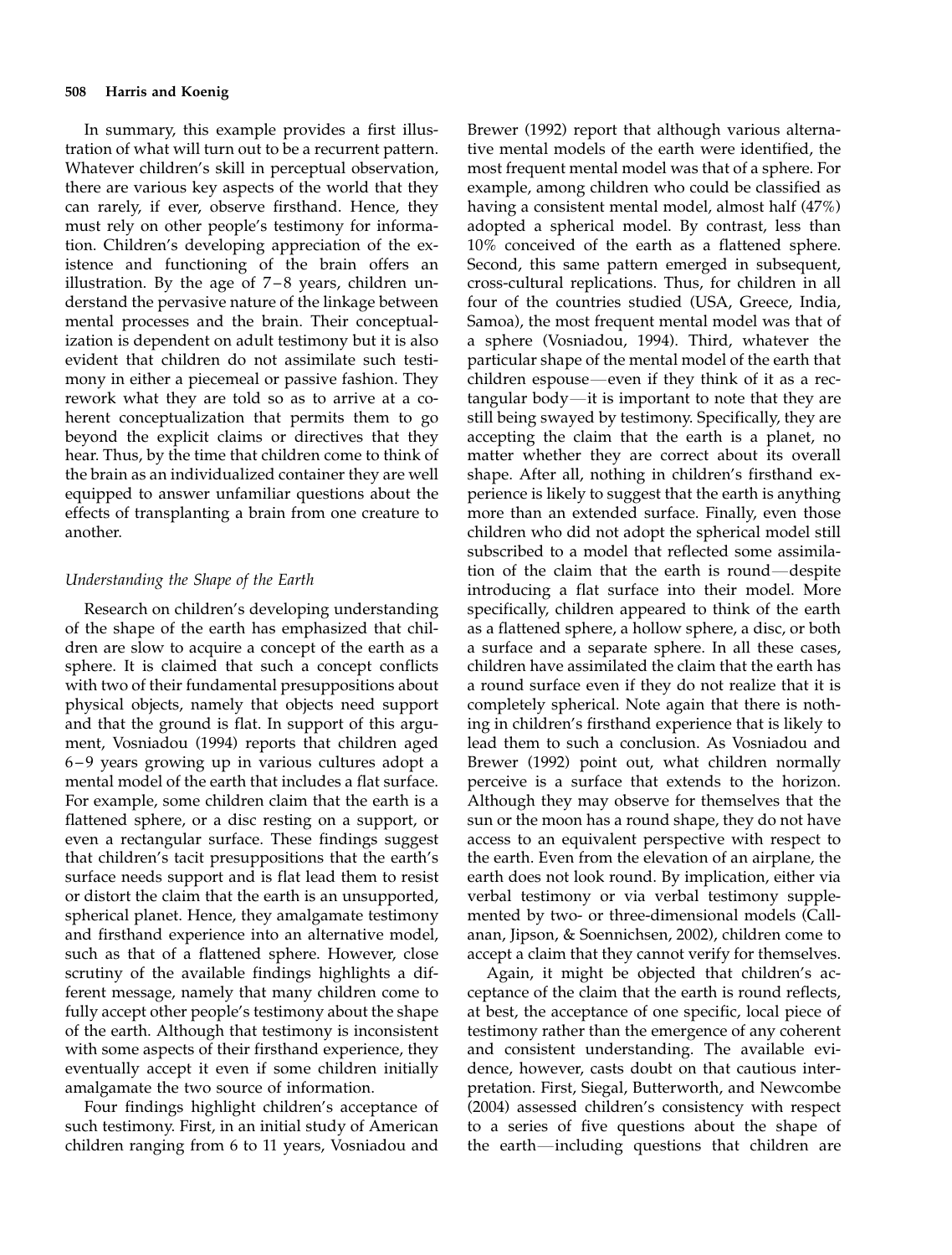unlikely to hear discussed in any explicit fashion (e.g., ''If you walked for many days in a straight line, would you fall off the edge of the world?'' and—with reference to a spherical model of the earth—"Some children think the sky is all around; other children think that the sky is only on top. Point to where the sky really is"). By the age of  $8-9$  years, the majority of children in two samples (English and Australian) consistently answered all five questions about the shape of the earth in terms of sphericity. Comparable results emerged in a parallel study by Nobes et al. (2003). By 8 years of age, the majority of children in two different British samples (White and Gujurati) gave correct replies to each of the two probe questions cited above. Similarly, in an assessment of Swedish children ranging from 6 to 11 years, the majority not only considered the earth to be a sphere and maintained that one can live anywhere without falling off, they also invoked the concept of  $gravity$ —even if they were not able to use the exact term (Schoultz, Säljö, & Wyndhamn, 2001).

In summary, this example, like the previous analysis of children's conception of the brain, shows that by the age of  $8-9$  years, children accept testimony regarding an aspect of the world that is impossible for them to observe accurately on a firsthand basis. Moreover, children not only accept such testimony, they eventually go beyond what they are told to build a coherent concept of the earth as a sphere $-$ a sphere that is entirely surrounded by sky and that supports locomotion indefinitely.

# Understanding the Life Cycle

A long tradition of research has shown that during the elementary school years, young children gradually adopt a coherent, biologically grounded understanding of the life cycle. They come to recognize that the process of growth and aging is unidirectional (Rosengren, Gelman, Kalish, & McCormick, 1991) and regulated by internal, genetic factors that dictate individual characteristics such as eye and skin color as well as species membership (Gelman & Wellman, 1991; Giménez & Harris, 2002; Hirschfeld, 1995; Solomon, Johnson, Zaitchik, & Carey, 1996). One particularly significant aspect of this emergent biological understanding is children's growing realization that the causes of death are also biologically governed. Even preschoolers understand that death is not just a continuation of life in some altered sleep-like state. Thus, they realize that death, unlike sleep, removes any capacity for independent movement and agency (Barrett & Behne, 2005) and brings various living processes to an end,

including growth and excretion (Bering & Bjorklund, 2004). Between approximately 5 and 10 years, however, children also come to understand not just the immediate consequences of death but the fact that it is an inevitable and irreversible biological event that is brought about by the breakdown of critical lifesupporting functions (Slaughter, Jaakkola, & Carey, 1999; Speece & Brent, 1984, 1992).

Conceivably, children reach this conclusion by firsthand observation. For example, they might observe the death of various creatures, including pets, wild animals, birds, and insects. Such experiences might indeed lead children to the realization that death awaits all living beings, including themselves. Yet it is not obvious that such personal experiences could lead children to conceptualize death in terms of the breakdown of various internal and generally invisible biological functions. An alternative, and more plausible, explanation is that children arrive at this conclusion by coordinating various pieces of testimony about those hidden biological processes. Thus, they might be told about the death of a close relative, and given some explanation of the immediate cause of death, be it a heart attack, stroke, or cancer. More generally, they will be told about the function of various normally invisible bodily organs: the heart, the lungs, the stomach, and so forth. Information about hidden body parts can be ultimately coordinated into a coherent framework in which death is seen as the inevitable and irrevocable breakdown of the internal parts of the biological machine and not as a continuation of life in some altered or restricted fashion.

Three studies by Slaughter and her colleagues offer persuasive evidence for the impact of testimony concerning hidden body parts. First, Jaakkola and Slaughter (2002) found that a group of 4- and 5-yearolds could be subdivided into two groups: so-called ''life-theorizers'' and ''non-life-theorizers.'' The two groups differed in two ways. As Compared to nonlife-theorizers, life-theorizers were more likely to mention the life-maintaining function of particular body parts (e.g., ''if somebody didn't have any blood, they would die'') and also to know the canonical function of particular body parts (e.g., to know that lungs are for breathing). By implication, children begin, on the basis of relevant testimony, to appreciate both the proper function of a given body part and its necessity for the maintenance of life. Does such knowledge of invisible function help children to construct a biological interpretation of death? Slaughter et al. (1999) gave the two groups an interview about death. As expected, those children who knew more about the function of hidden body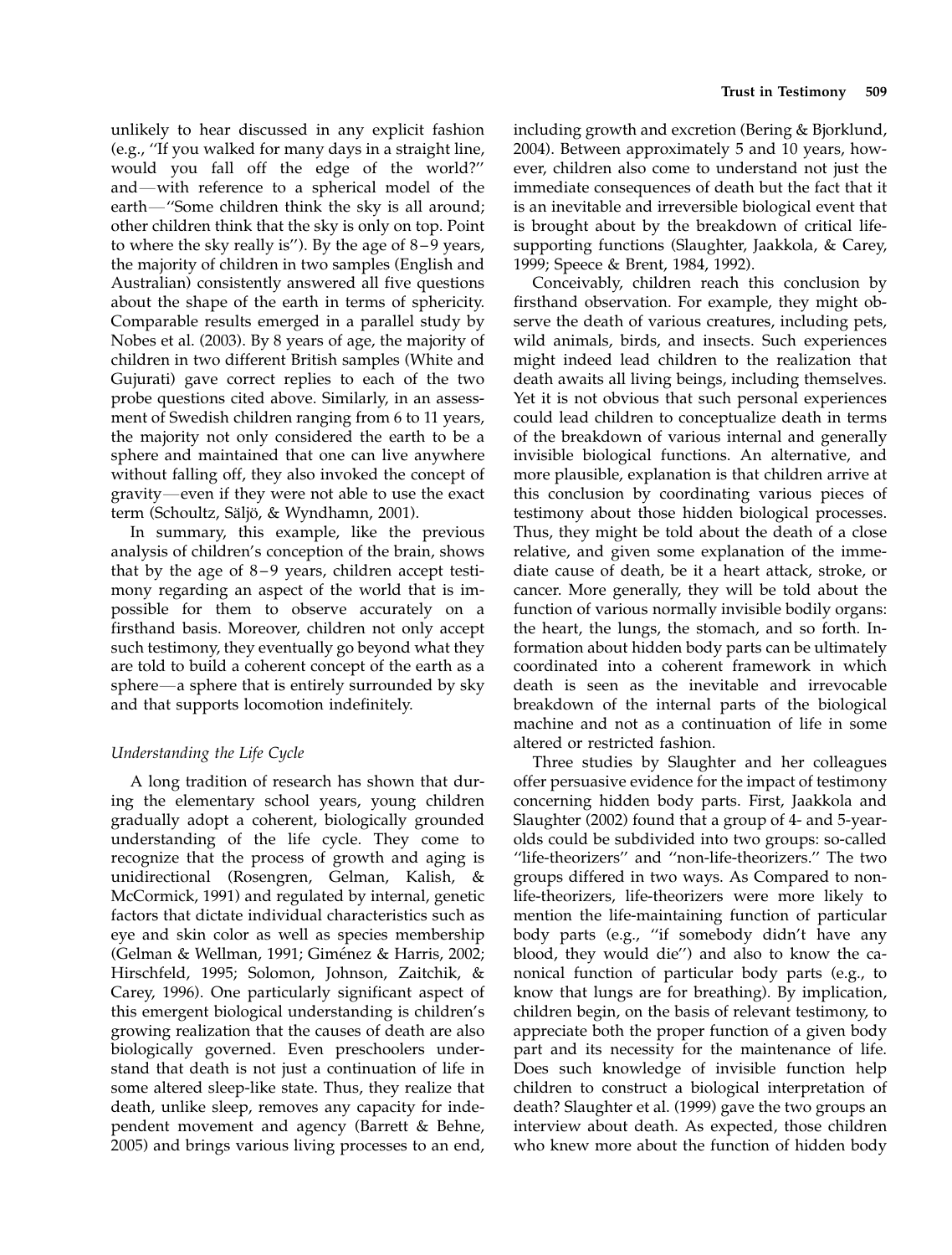parts—the so-called life-theorizers—proved to be more accurate in recognizing that death is inevitable, irreversible, applies only to living things, and terminates various bodily functions such as eating and breathing.

Further support for the role of testimony in the domain of biological reasoning was obtained from a training study that presented preschoolers, who were identified as life-theorizers and non-life-theorizers at pretest, with training on vital body organs and processes (Slaughter & Lyons, 2003). The training, which used a body poster as a visual aid, emphasized the fact that each organ is necessary to maintain life and highlighted the integrated nature of different body parts working together. Children again received the pretest interviews (a body interview and a death interview) exactly 1 week after the training session. The results of the posttest body interview demonstrated that 95% of the children who were non-life-theorizers at pretest became lifetheorizers following training. Of the non-lifetheorizers who were not trained, only 20% became life-theorizers at posttest. A second, more striking result was the fact that trained non-life-theorizers showed significant increases on every subcomponent of the death concept, including the realization that death is irreversible, inevitable, and universal to living things. This result is significant given that the concept of death was not mentioned in the training. Hearing about how parts of the human body function to sustain life changed children's understanding of death.

Exactly how children construct a biological account of living things is not fully understood. We know that input and exposure to nature play important roles in the development of folk biological thinking (Gelman, 2003; Ross, Medin, Coley, & Atran, 2003). We also know that in cases of developmental psychopathology, the constructive process discussed above may not occur. Thus, Johnson and Carey (1998) report that although both children and adults with Williams syndrome (ranging from 10 to 32 years) can appropriately attribute bodily properties (e.g., breathes, has a heart) to dogs and birds as well as people, they perform poorly when asked more conceptually demanding questions about biology, including the nature of death. For example, they do not refer to death as the cessation of behavioral or bodily processes. Instead, they give responses similar to those of normal 6-year-olds—they are prone to describe death as an absence, a departure, or a sleep-like state. Such piecemeal understanding brings into focus the different path taken by normal children: not only do they accept various claims that they cannot establish or verify for themselves, regarding, for example, the function of blood or lungs, they also go on to rework such claims into a coherent conception of the way in which the life cycle depends on the operation of those internal functions.

# Conclusions

In each of the three examples considered above, we have seen that children can conceptualize objects or processes that are normally hidden from view. They trust what they are told about the relationship between mental processes and the brain, the overall shape of the earth, and the life-maintaining function of normally invisible, internal organs. The evidence from these three case studies shows that children do not adopt a conservative stance of skepticism toward other people's testimony. Such a stance would involve the rejection of (or the ''suspension of belief'' in) information that cannot be checked against firsthand observation. Such checks are not available to children in the domains under discussion and yet they trust the testimony that they receive.

It could be objected that children are simply echoing various piecemeal claims and do not understand the broader conceptualization that unites those claims. Certainly, analysis of child – parent dialogue suggests that parents typically provide only fragments of explicit explanatory information (Callanan & Jipson, 2001). Thus, whether parents answer a question in the course of domestic conversation (Callanan, Pérez-Granados, Barajas, & Goldberg, 1999), volunteer an explanation in the context of a museum visit (Crowley & Galco, 2001; Crowley et al., 2001), discuss picture-book illustrations (Gelman, Coley, Rosengren, Hartman, & Pappas, 1998; Jipson & Callanan, 2005), or comment on a globe representing the earth (Callanan et al., 2002), they rarely articulate the relevant scientific principles in an explicit fashion.

Nevertheless, in each of the domains reviewed above, children display an increasingly systematic understanding across a battery of interview questions. In addition, they are able to answer questions that they are not likely to have previously discussed. By implication, even if children at first receive and encode adult testimony in a piecemeal fashion, they rework that testimony and its implications so as to arrive at a coherent understanding of the domain in question. This process of conceptual reorganization takes time—and in cases of severe psychopathology it may never occur. Still, it seems plausible to conclude that it would never be set in motion in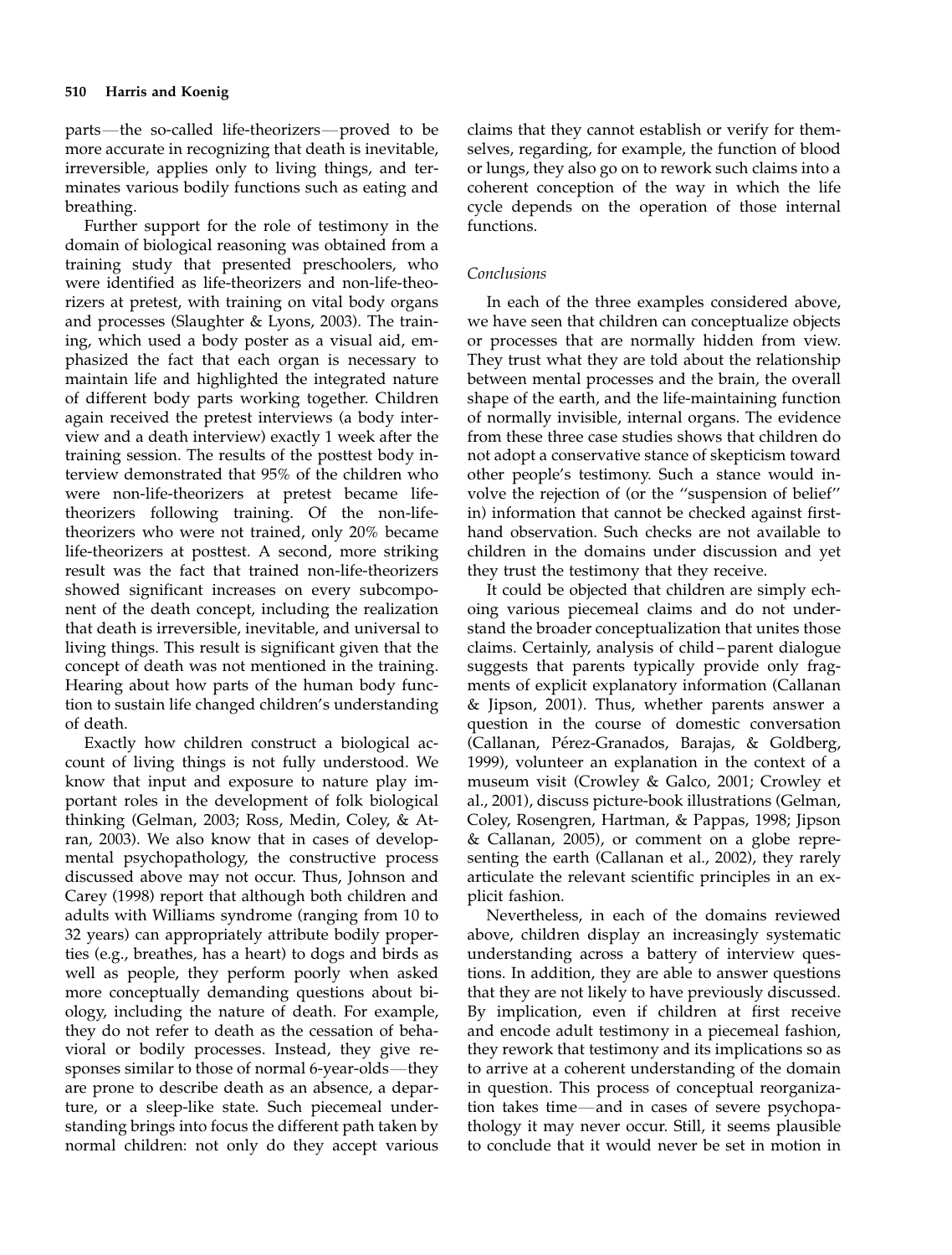the first place if children were not prepared to accept and build upon assertions about a variety of processes and entities that are normally invisible to them.

A further objection is that an emphasis on verbal testimony neglects the potential role of visual representations of otherwise invisible entities. Consider, for example, the shape of the earth. Arguably, children's everyday encounters with globes play an important role in their understanding that the earth is a sphere. Similarly, diagrams and pictures may help children understand that the human body contains a brain as well as other life-maintaining organs. It is important to note, however, that such three- or two-dimensional representations are not likely to be interpretable in the absence of verbal testimony. Mere visual inspection of a classroom globe cannot inform children that the earth is a sphere. To understand that the globe is a representation of the earth, children need someone to call their attention to the possibility of mapping from that visual representation to the earth itself (Callanan et al., 2002). Similarly, although visual depictions of bodily organs may offer children helpful, supplementary information about the size, shape, and location of those organs they cannot in themselves inform children about the life-maintaining functions that they serve (Slaughter & Lyons, 2003). Thus, even if visual aids can serve as a supplementary source of information, verbal testimony would appear to be critical.

The three examples highlight potentially important variation in the type of testimony that children hear. Some testimony appears to supply knowledge that helps children elaborate on their preexisting intuitions. For example, testimony concerning the functions of the brain is likely to help children build on their preexisting intuitions about various mental processes (Corriveau, Pasquini, & Harris, 2005; Johnson & Wellman, 1982). Some testimony supplies information that may be inconsistent with children's preexisting intuitions. For example, testimony concerning the spherical shape of the earth may conflict with children's intuitions rooted in firsthand experience (Vosniadou, 1994). Finally, testimony about the breakdown of particular, hidden body parts may supply knowledge where children have few or no preexisting intuitions (Slaughter & Lyons, 2003). It is too early to assess whether conceptual change is more or less problematic depending on the relationship between children's preexisting intuitions and the testimony that they hear. For the time being, however, we may draw the important conclusion that even when children have preexisting intuitions (as in the case of the shape of the earth), those intuitions do not constitute an enduring obstacle to the acceptance of conflicting testimony.

## Children's Trust in Testimony: Spiritual Domains

So far, we have argued that children accept testimony about hidden entities and processes and they use that testimony to construct a more coherent conception concerning the role of the brain, the shape of the earth, or the biology of life and death. In emphasizing children's constructive role in reworking and organizing the various pieces of testimony that they receive, we deliberately wish to echo the kind of constructive process that Piaget emphasized. However, we depart from Piaget in placing more emphasis on the fact that in certain domains the "evidence" that children assimilate is not gathered via firsthand observation but is derived from others' testimony.

At first sight, it might be concluded that this shift of emphasis has minor consequences for our conception of cognitive development. It simply underlines the role of testimony as an important source of evidence that children marshal. In our view, however, such a conclusion underestimates the ramifications of children's trust in testimony. More specifically, it would be a mistake to suppose that such trust inevitably leads children in the direction of an enlarged understanding of secular truths, as illustrated by the three case studies just described. Children also use testimony to move in a different direction: they come to understand and accept various spiritual claims. We discuss two illustrative examples: children's developing concept of God and their belief in an afterlife.

## God

We make the assumption that children do not actually have any direct, firsthand experience of God and that children do not arrive at a belief in God via firsthand experience of God. This is not to deny that children who become believers in God may claim to communicate with him or to register his presence. Our more positive assumption is that many children, depending on the particular community that they are growing up in, will encounter and trust claims about God's existence, omniscience, immortality, and powers of creation. We briefly review recent studies examining the extent to which children understand and accept these claims and then consider the implications.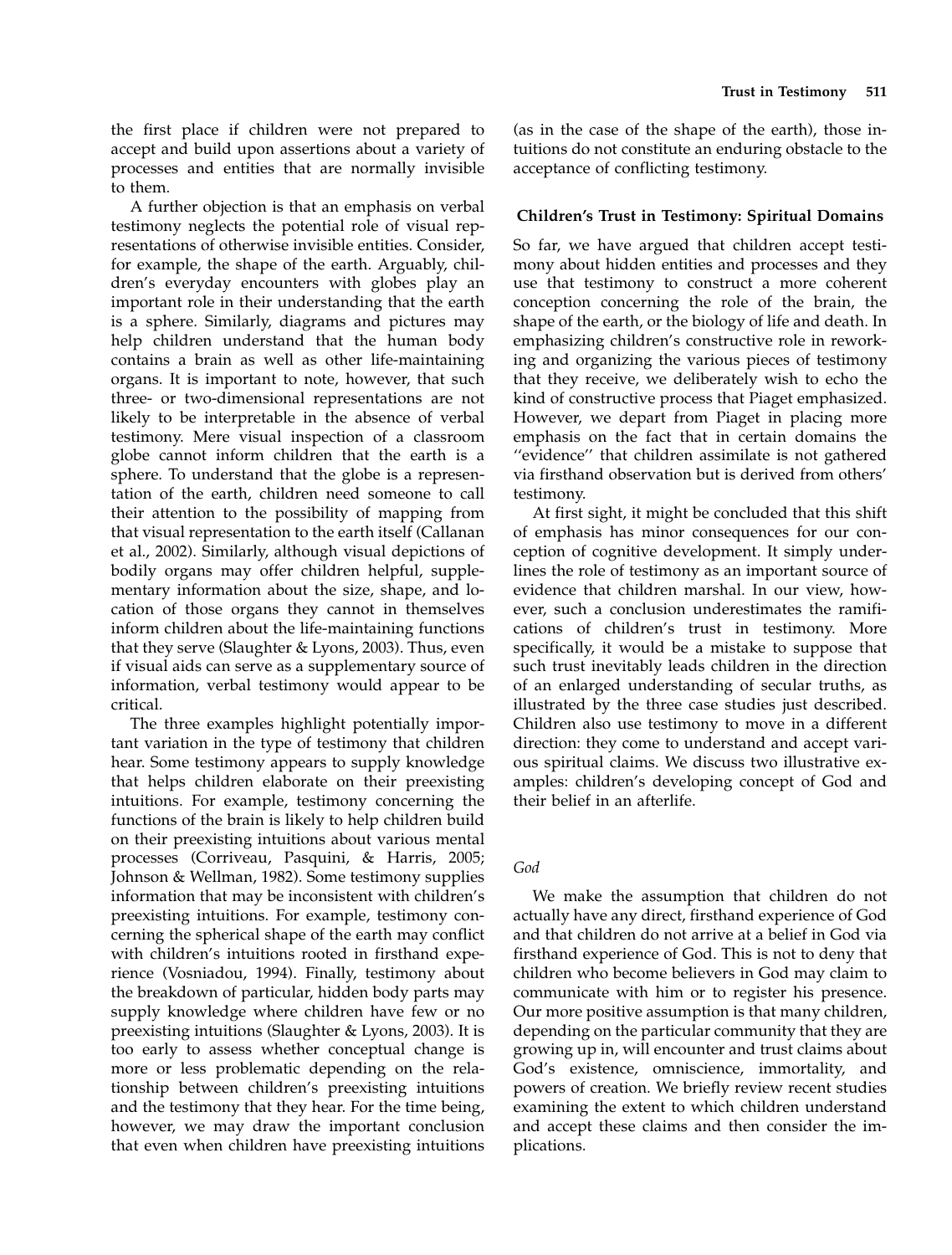In a clever series of experiments, Barrett, Richert, and Driesenga (2001) examined the concept of God held by American children aged 3-6 years, recruited from Reformed and Lutheran Protestant churches. Children were shown a familiar cracker box; they discovered that, contrary to what they expected, the box contained rocks rather than crackers and they were shown that the crackers had been shifted to a bag. They were then asked to say where various types of beings would believe the crackers to be located-given a choice between the cracker box and the bag. Five- and 6-year-olds showed a clear differentiation between ordinary beings and God. For example, they claimed that their mother would mistakenly expect the crackers to be in the cracker box (just as they themselves had done) but they claimed that God would immediately know that the crackers were in the bag. In a follow-up experiment, 5- and 6-year-olds also claimed that God would know what was in a darkened box whereas an ordinary human being would not. Thus, by the age of  $5-6$  years, young children—at least, those growing up in a Christian culture—credit God with special cognitive powers. He is not subject to the visual constraints that restrict the knowledge of ordinary human beings.

Similar conclusions have emerged in several other studies. For example, 5-year-olds asserted that a partially occluded, ambiguous drawing would not immediately be understood by their mother but would be understood by God (Barrett, Newman, & Richert, 2003). In addition, the majority of children aged 5 years and older claimed that God ''just knows" what one is praying for—he does not have to use his ears; indeed they also claimed that prayers need not be said aloud (Woolley & Phelps, 2001). Finally, an acknowledgement of God's special cognitive powers has also been found among Maya children in the Yukatán; 7-year-olds claimed that a doll character would mistakenly expect a familiar food container to contain tortillas whereas God would know the true contents (i.e., an article of clothing; Knight, Sousa, Barrett, & Atran, 2004).

These findings show that young children accept that God has extraordinary cognitive powers as compared to human beings. However, it is possible that they have a very restricted conception of his special powers. For example, they might assume that God is different from human beings only insofar as he comes to know things in the absence of ordinary visual or auditory access. Moreover, children might reach that conclusion not because they hear any testimony to that effect but because they frequently observe adults praying to an invisible and inaudible

 $interlocutor$ —and are encouraged to engage in the same activity themselves. An alternative possibility is that children not only encounter various claims about God's special powers but also find such claims provocative and memorable because they stand in stark contrast to what children know about ordinary human beings. Cognitive anthropologists have advanced such a proposal. Noting the ease with which religious ideas are transmitted and sustained across generations, they have proposed that it is precisely the counterintuitive quality of religious claims that makes them both remarkable and easy to retain (Boyer, 2002; Sperber, 1982).

To explore these two alternatives, Giménez-Dasí, Guerrero, and Harris (2005) gave 3-, 4-, and 5-yearold children living in Madrid two different interviews-an "omniscience" interview in which children were asked about the extent to which both their best friend and God are subject to perceptual constraints in their acquisition of knowledge and an ''immortality'' interview in which they were asked whether the life cycle of their best friend and of God are subject to biological constraints. The findings for the omniscience interview replicated and extended the findings reported by Barrett et al. (2001) and Knight et al. (2004). Older children attributed ignorance more often to their best friend than to God. Moreover, in justifying their attributions, they were more likely to invoke perceptual constraints when talking about their best friend in contrast to the special powers that they invoked when talking about God.

A similar pattern of results emerged for the ''immortality'' interview. Older children were more likely to attribute mortality to their best friend than to God, and in explaining their attributions, they invoked biological constraints in the case of their best friend and special powers in the case of God. Taken together, the results for the two interviews support the proposals made by cognitive anthropologists. Despite their paradoxical nature, religious claims about the extraordinary powers of special beings such as God are readily transmitted to young children and understood by them. Children recognize that God is extraordinary not just with respect to his cognitive powers but also with respect to his life cycle.

Further evidence for children's understanding of God's special status has emerged from research on how children conceptualize the origin of species. Evans (2001) put the following question to 6-, 9-, and 11-year-olds as well as to adults living in fundamentalist and nonfundamentalist communities matched by educational level and locale: ''A long, long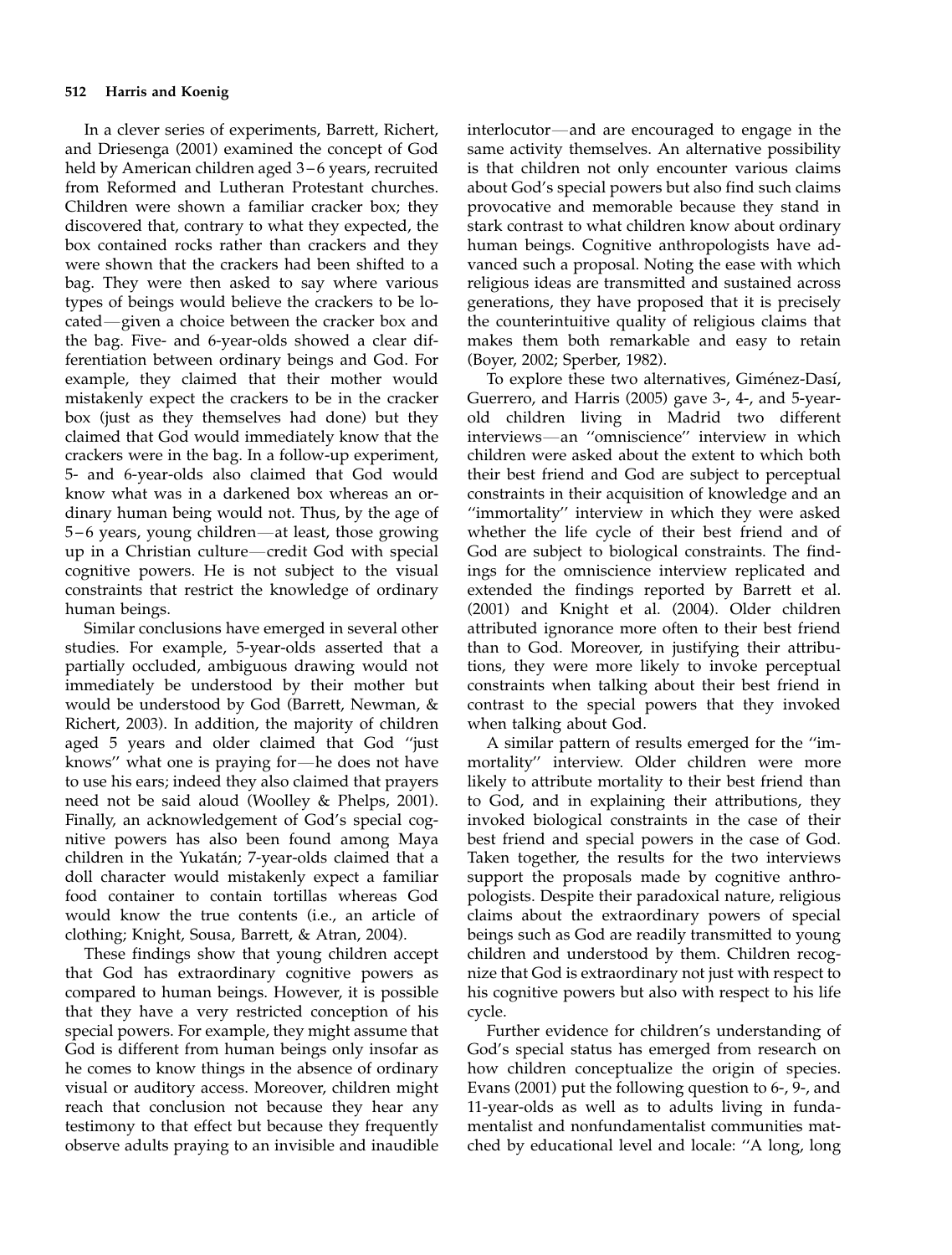time ago there were no things on earth. Then there were the very first things ever. Now, think about [target animal]. How do you think the very first [target animal] got here on earth?" Among participants in the fundamentalist community, references to a creator or divine force predominated at all ages whereas references to spontaneous generation (e.g., "grew on earth from eggs, like birds") or to evolution (e.g., ''slowly followed the path of evolution'') were rare. Among participants in the nonfundamentalist community, by contrast, references to a creator or divine force were less frequent. Indeed, among participants in the two oldest groups (11-year-olds and adults) references to creation were no more frequent than references to evolution. A similar difference between the two communities emerged when participants were invited to say how far they agreed with the three types of explanation. In the fundamentalist community, participants of all ages strongly agreed with creationist explanations and disagreed with both spontaneous generation and evolution. In the nonfundamentalist community, participants expressed less agreement with creation and more agreement with evolution, and in the two oldest groups these two types of explanation attracted an equal degree of agreement.

One possible interpretation of these findings is that a belief in God as creator comes naturally to children, independent of any teaching from adults. On this view, the findings reported by Evans (2000, 2001) show that young children may be construed as ''intuitive theists'' who spontaneously invoke the notion of a creator (Kelemen, 2004). Subsequently, as they get older, the teaching of Darwinian theory gradually undermines that initial assumption—at least, among children in nonfundamentalist communities. However, close inspection of Evans's findings indicates that testimony probably influences children's invocation of both a creator and evolution. First, 6-year-olds (and not just older children and adults) offered creation explanations more often in the fundamentalist community than in the nonfundamentalist community. Second, all age groups in the fundamentalist community endorsed creation explanations more emphatically than their peers in the nonfundamentalist community. It is unlikely that these early emerging differences can be attributed simply to the teaching of Darwinian theory in the nonfundamentalist community. After all, few children learn about evolutionary theory in kindergarten or elementary school. Instead, it is plausible that this early difference between the communities is due to the positive endorsement of God as creator in the fundamentalist community.

This is not to deny that children in both communities may bring their own intuitive ideas to their assimilation of creationist claims. In particular, if young children understand that artifacts are created by humans for a given purpose whereas various natural kinds are not created by humans (Gelman & Kremer, 1991), they are likely to confront the question of how humans and animals came to be the way they are. If the surrounding culture makes available the idea that God, as omnipotent agent, can create such natural kinds, children may well be receptive to that claim (Kelemen, 2004). Thus, both when elementary school children are invited to generate their own ideas about why various entities exist (including animals) and also when invited to evaluate creationist ideas that are put to them, they are likely to endorse the notion of a designing agent (Kelemen & DiYanni, 2005). Nevertheless, as the community variation revealed by Evans (2000, 2001) makes clear, we should not assume that young children simply invent and maintain the notion of a God with extraordinary powers of creation, oblivious to the surrounding culture. As more research on children's conception of special beings is carried out in various cultural and religious communities, we shall be in a stronger position to assess how far children bring strong intuitive biases to their conceptualization of those beings and how far they are swayed by the testimony that is widespread in their own community.

Children's recognition of God's special powers might reflect a purely intellectual acknowledgement of what they take adults to believe. More specifically, it is possible that young children recognize that adults attribute extraordinary powers to God, but remain dubious themselves. Like anthropologists, they might carry out an assiduous study of the beliefs espoused in the community that they live in without subscribing to those beliefs themselves. The argument that children trust in testimony about religious matters would be bolstered if it could be shown that children not only understand claims about God's special powers but also actively subscribe to such claims themselves.

As Woolley (2000) has pointed out, there are interesting parallels between praying and making a wish. Both practices involve a mental process that is aimed at bringing about some desired end without recourse to ordinary means-end activity. At the same time, the two practices are situated differently within Christian communities. Making a wish is generally regarded as a superstitious practice, one that adults might encourage children to carry out on ritual occasions but one that is not generally regarded as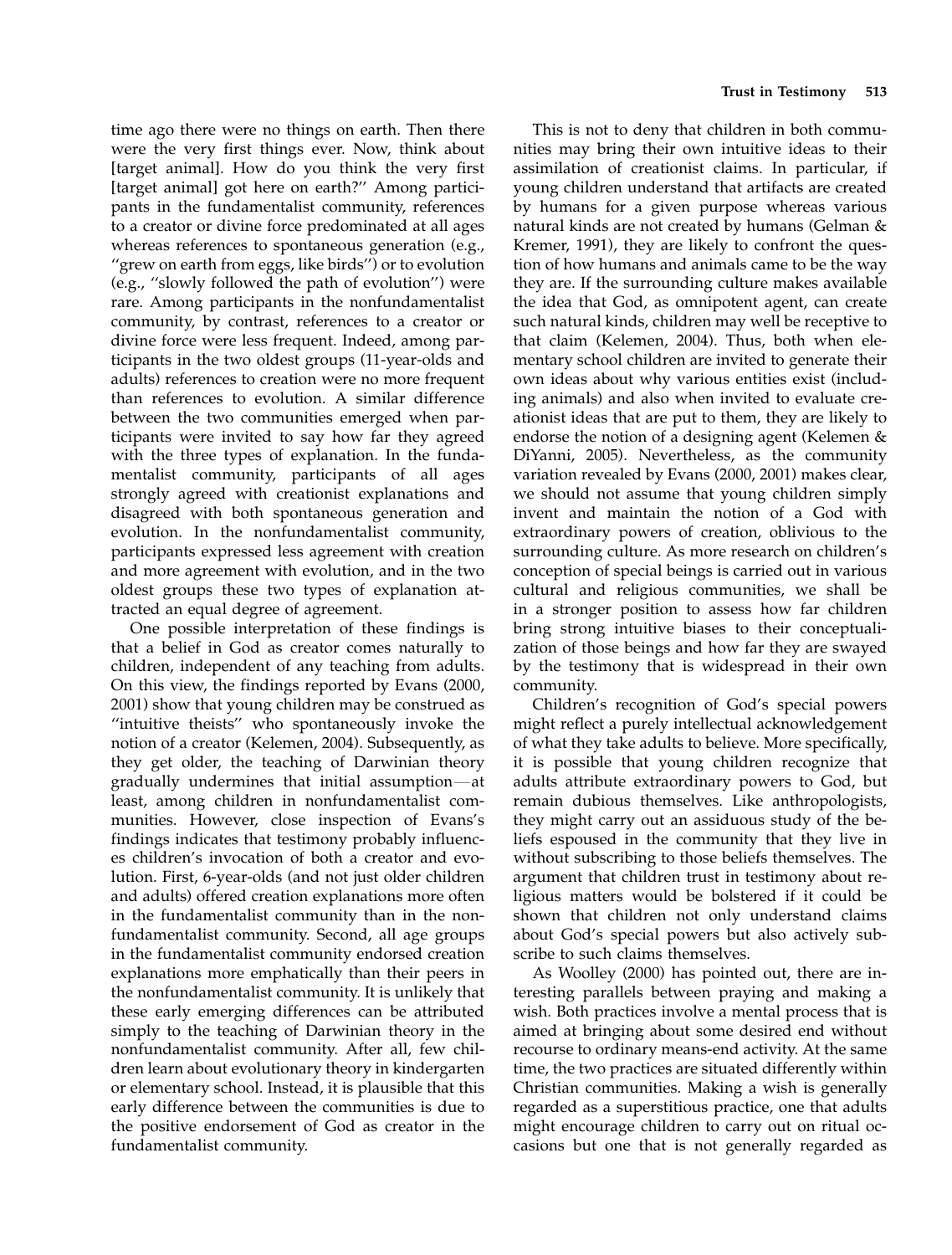having genuine efficacy. On the other hand, most believers regard prayer as a serious and efficacious practice rather than a piece of harmless superstition. Do children make that same distinction? If children increasingly differentiate between the efficacy of wishing and praying, this would lend support to the argument that children not only come to understand religious testimony about God but also actively subscribe to its tenets.

Evidence that a distinction between wishing and praying does emerge has been gathered by Woolley, Phelps, Davis, and Mandell (1999). Children ranging from 3 to 6 years were interviewed about making a wish. In line with earlier findings by Vikan and Clausen (1993), most of these preschoolers claimed that they themselves had made a wish. On the other hand, there was an age change when children were asked about the efficacy of wishing. Three- and 4 year-olds were more likely than 5- and 6-year-olds to claim that a story character's wish would be granted. In addition, when given an opportunity to make a wish themselves (i.e., to wish that a desirable object would materialize inside a box), 3- and 4-year-olds were more likely than 5- and 6-year-olds to claim—before opening the box—that their wish had come true.

In a related study, Woolley and Phelps (2001) interviewed children about the efficacy of their past and future prayers. In each case, only about half of the younger children, aged 3 – 5 years, said that their prayers had been, or would be, answered, compared with approximately three quarters of the older children, aged  $6-8$  years. Thus, if we compare across the two sets of findings it appears that children's confidence in the efficacy of making a wish wanes as they get older whereas their confidence in the efficacy of prayer waxes. This is just what we would expect if children's confidence is a function not of any informative firsthand experience with respect to the efficacy of either practice, but of the type of selective testimony that children are exposed to regarding a harmless, half-serious ritual on the one hand versus a central religious practice on the other. Finally, it is worth noting that children themselves recognized the connection between prayer and belief in God: from the age of 4 years, they were more likely to judge that someone was engaged in prayer if they knew about God. In addition, in the context of teaching someone how to pray, children said that it was important that the person believed in God.

In summary, young children increasingly acknowledge that God has various extraordinary powers—cognitive, biological, and creative. Close comparison of children growing up in fundamentalist and nonfundamentalist communities suggests that children do not simply invent these extraordinary powers. Instead, they are receptive to the testimony that they hear and the availability of testimony about God's powers varies from one community to another-as does the availability of testimony about nondivine mechanisms such as evolution. Finally, young children are not agnostic students of the beliefs that they find extant in their community. Their trust in the power of prayer shows that many young children not only understand claims about God's special powers—they subscribe to those beliefs themselves.

# The Afterlife

Just as it is reasonable to suppose that children have no direct experience of God, it is also plausible that they have no direct experience of the afterlife. Indeed, to the extent that children do have any close contact with death—for example, when they see an animal killed or see a dead fish or bird cooked and eaten—such encounters are unlikely to provide any support for the concept of an afterlife. On the other hand, children in many communities are exposed to the religious claim that life does not entirely cease after death. Thus, it is worth asking in some detail about the extent to which children understand and accept that claim.

Recent research, growing in part out of the Piagetian tradition, has primarily examined the extent to which children's understanding of death fits into their broader understanding of the biological domain. As discussed earlier in connection with children's understanding of the life cycle, there is considerable evidence that children increasingly conceptualize death as the endpoint of the biological life cycle $-$ an endpoint that involves the irreversible cessation of all bodily functions and organs. Although investigators may disagree about the exact timetable of development, most document a progressive mastery of this biological conception of death between the ages of 5 and 10 years (Bering & Bjorklund, 2004; Hoffman & Strauss, 1985; Keynon, 2001; Lazar & Torney-Purta, 1991; Slaughter et al., 1999; Speece & Brent, 1984, 1992).

Against this backdrop, it is important to recognize that many children in the United States grow up in communities where a belief in the afterlife is widespread. For example, according to replies to the General Social Survey (Davis, Smith, & Marsden, 1998), the majority of American adults believe that there is life after death. Not surprisingly, the exact proportion varies from group to group. Thus, a belief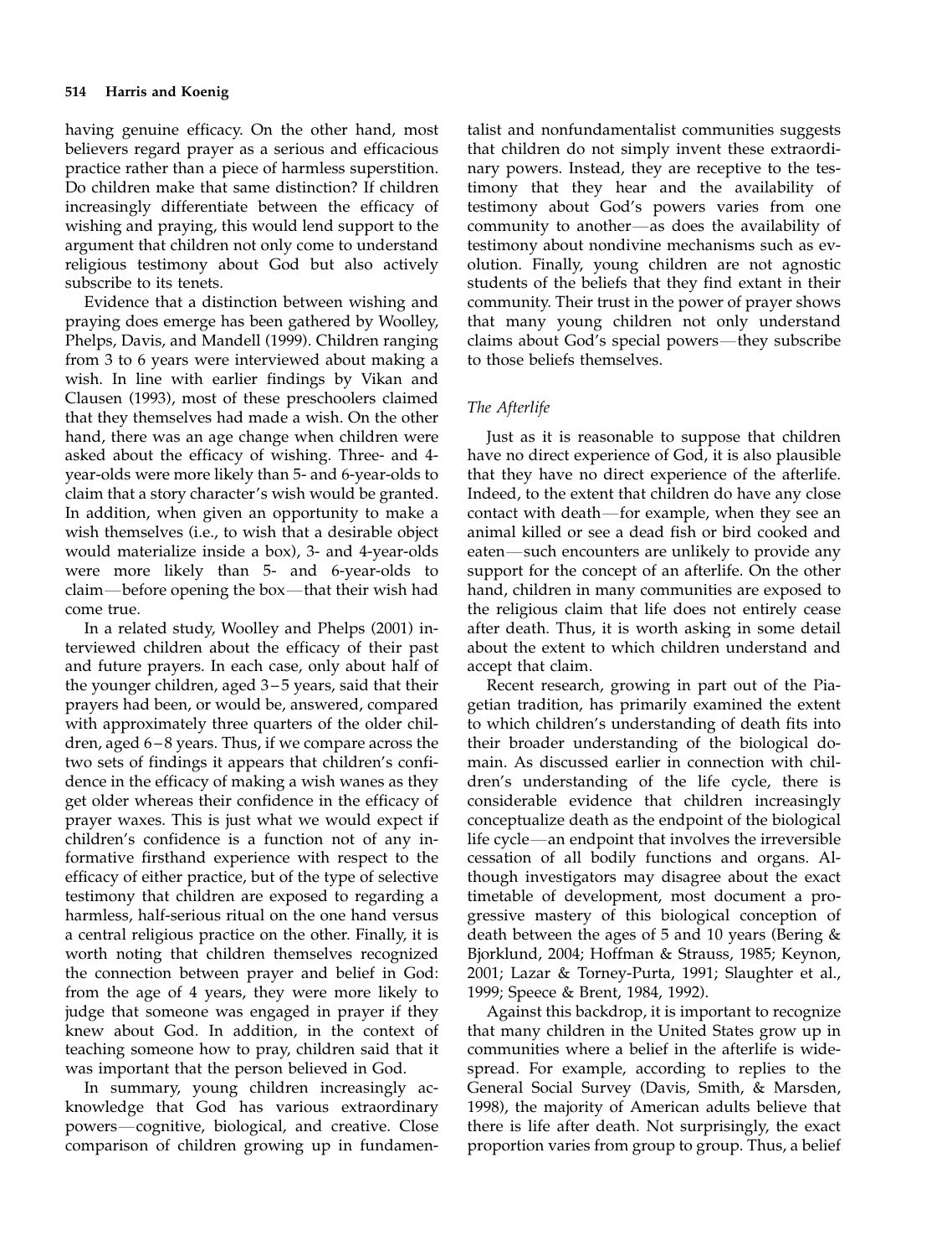in life after death is more frequent among North American Protestants and Catholics (above 80%) than among those who report no religious affiliation (approximately 60%) (Greeley & Hout, 1999). Nevertheless, as these figures indicate, most North American children grow in communities where the majority of adults endorse a belief in the afterlife. A similar pattern emerges from the European Value Surveys conducted over the last 25 years. Despite the continuing erosion of Christianity, especially among younger people, belief in the afterlife remains widespread (Lambert, 2001).

When the developmental and sociological findings are placed alongside one another, they raise a provocative question. Insofar as young children appear to adopt an increasingly biological framework implying the cessation of all processes at death, when and how do they come to espouse the afterlife beliefs that are endorsed by most adults in the surrounding adult community? One possibility is that as children get older they simply abandon the biological framework and replace it with a different set of afterlife beliefs—at least with respect to the lives of human beings. A second possibility is that young children, including those who have constructed a systematic, biological concept of death will-when probed more extensively or explicitly-reveal a more or less endogenous belief in the afterlife. A third possibility is that children are confronted with two different modes of discourse about death, one supporting a biological conception of death and the other supporting an independent religious conception of death, and increasingly learn to articulate both. We consider various findings and arguments in an attempt to decide among these three possibilities.

The first suggestion—that children simply abandon the biological framework as they get older-is conceptually implausible. We assume that when American and European adults are interviewed about their belief in life after death, they appropriately recognize that they are not being asked whether various bodily organs—the heart, the brain, and the lungs—continue to function as they did before death. Rather, they are being asked to contemplate the possibility of some different form of life, one that may not be contingent on the continued functioning of the human body. Thus, no matter when and how adults come to adopt their afterlife beliefs, we assume that they continue to recognize—in line with the developmental findings cited earlier—that death construed as a biological event involves an irreversible cessation of bodily functions.

However, the conclusion that children not only construct a biological framework but also retain that

framework into adulthood leaves open the question of exactly how and when they also come to believe in the afterlife. One possibility is that such a belief owes little to the surrounding community but is an endogenous construction. Thus, Bering (Bering, 2002; Bering & Bjorklund, 2004) proposes that there is a natural disposition—among children and adults alike-to assume that whatever the fate of key biological processes at death, certain mental processes continue to function. Specifically, Bering hypothesizes that when children and adults try to assess whether a particular process ceases at death, they are influenced by past experience. They find it easy to bring to mind periods when various psychobiological states (e.g., feeling hungry, feeling thirsty) are suspended, but they find it much harder to bring to mind periods when various mental states (e.g., thinking, desiring, feeling an emotional attachment) are suspended. Guided by this differential past experience, they are likely to judge that death leads to the permanent suspension of psychobiological processes such as hunger and thirst but not to the suspension of psychological processes such as cognition and emotion. In line with this expectation, Bering and Bjorklund (2004) report that although there is a general increase between 4 and 12 years in discontinuity responding (i.e., in the claim that internal processes cease at death), that increase is less evident for various mental processes. Moreover, Bering (2002) reports that adults display a similar décalage in their judgments about psychobiological as compared to mental processes and they do so irrespective of their self-classification as believers or nonbelievers in various types of afterlife.

One possible interpretation of these findings is that children and adults are not influenced by community testimony about the afterlife. Rather, in the face of an increasingly coherent biological conception of death, there is a gradual retrenchment of the assumption that life is everlasting combined with a natural proclivity to resist such retrenchment in the case of various apparently incessant mental processes. However, other evidence points to the more plausible hypothesis that afterlife beliefs are a joint product of such selective retrenchment combined with exposure to explicit community beliefs in an afterlife. Thus, as in the case of God as creator, even if children bring their own ideas to the religious testimony that they encounter, it is also important to examine the impact of such testimony on children's developing religious ideas.

With this in mind, Harris and Giménez (2005) asked Spanish 7- and 11-year-olds about the fate of various processes after the death of an elderly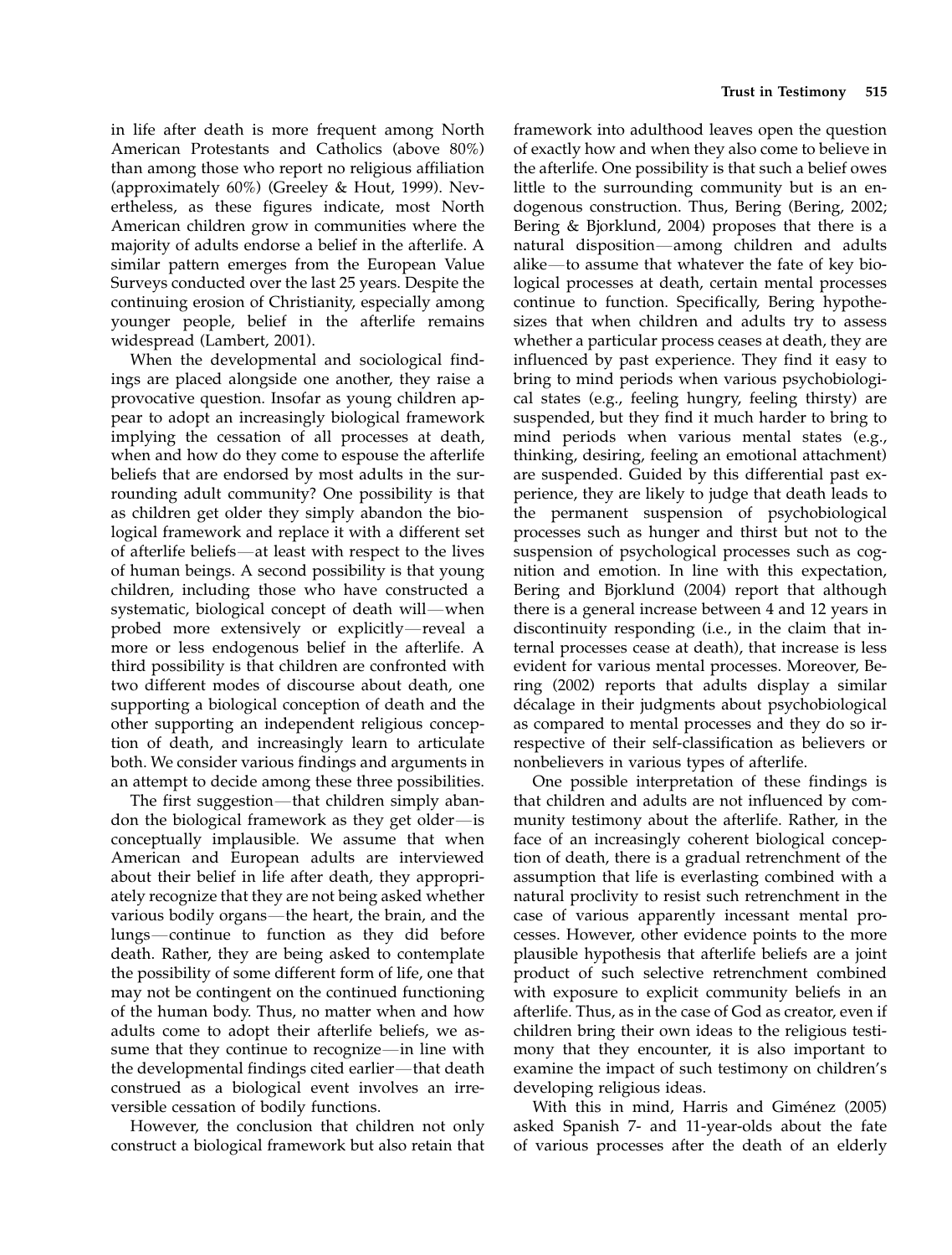person. The questions were posed in two different contexts: a secular context involving a medically oriented narrative and a nonsecular context involving a religiously oriented narrative. In line with the results obtained by Bering and his colleagues (Bering, 2002; Bering & Bjorklund, 2004), children in both age groups were more likely to make discontinuity judgments for biological as compared to mental processes. In addition, however, children's replies varied sharply with narrative context. In the secular context, they were likely to assert that most functioning ceases at death—and to offer a biological justification. In the religious context, by contrast, they were likely to assert that functioning continues after death—and to offer a religious justification. Moreover, this context sensitivity was more evident among older than younger children.

A similar pattern of findings was found among Vezo children and adults in Madagascar (Astuti & Harris, 2005). Particularly when death was presented in the context of a narrative that focused on the ancestral practices associated with the afterlife rather than on the corpse, children and adults were likely to claim that particular mental processes continue after death. This assertion of an afterlife increased with age, especially with respect to those mental processes that are associated with the ancestors among the Vezo.

In summary, recent sociological and developmental findings point to the following conclusions: (i) children construct a biological conception of death during the early school years; (ii) nevertheless they often expect certain mental processes to continue despite death; (iii) these expectations are supported by widespread community endorsement of belief in an afterlife; (iv) many preadolescents and adults operate with two distinct conceptions of death, one framed in biological terms implying a cessation of function, and one framed in religious terms implying a continuity of function.

## Thinking About the Secular and the Spiritual

Children's credulity in the spiritual domain underlines an important implication of the claim that children learn via testimony. As Wellman and Gelman (1998) have pointed out, a great deal of research on cognitive development, whether conducted within a Piagetian framework or in the context of more recent theory-theory proposals, suggests that conceptual change in the child resembles conceptual change in science. In the face of mounting, inconsistent evidence, conceptual change moves in the direction of more coherent theorizing, be it with respect to the life cycle, the conservation of matter, the laws of probability, or the nature of our mental life. By implication, children gradually construct theories that are more predictive, explanatory, and accurate. For example, 5-year-olds who understand false beliefs are better placed than 3-year-olds to predict what people will do and say, to explain their mistaken actions and statements, and to grasp the true nature of their mental life.

Even when theory-theorists acknowledge that children depend on other people for much of their information, they still tend to make the assumption that development proceeds toward greater objectivity. Thus, Gopnik, Meltzoff, and Kuhl (1999, p. 171) envisage a truth-seeking collectivity: ''Babies depend on other people for much of their information about the world. But that dependence makes babies more in tune with the real world around them, not less . . . Together the children and the grown-ups (and other children) who take care of them form a kind of system for getting to the truth.''

The present focus on testimony, by contrast, implies that cognitive development may or may not proceed toward greater objective truth. In this respect, conceptual development in children and conceptual change in science are dissimilar. Children's willingness to believe in special beings whose role is contested (God as a creator of species) or in processes that cannot be subjected to any impartial evaluation (the existence of an afterlife) highlights the fact that children's conceptual stance is not necessarily aimed at objective truth nor reformulated in the wake of inconsistent evidence. In those domains where children cannot make any relevant firsthand observations, they are guided by the testimony that they are offered, for better or for worse.

In this final section, we conclude by focusing on a question that arises quite naturally from this expanded portrait of cognitive development. To the extent that children are creatures of faith and conviction, do they themselves show any acknowledgment, however tentative, of that fact? More specifically, insofar as children seek to understand and make sense of spiritual as well as secular phenomena, do they make any distinction in their own mind between the two domains? In the next sections, we approach this question in two ways. First, we examine children's questions in order to see whether they reason about both types of phenomena in much the same way. Second, we review recent findings on children's ontological judgments, and ask whether children show any sensitivity to the differential status of ontological claims in the secular and spiritual realms.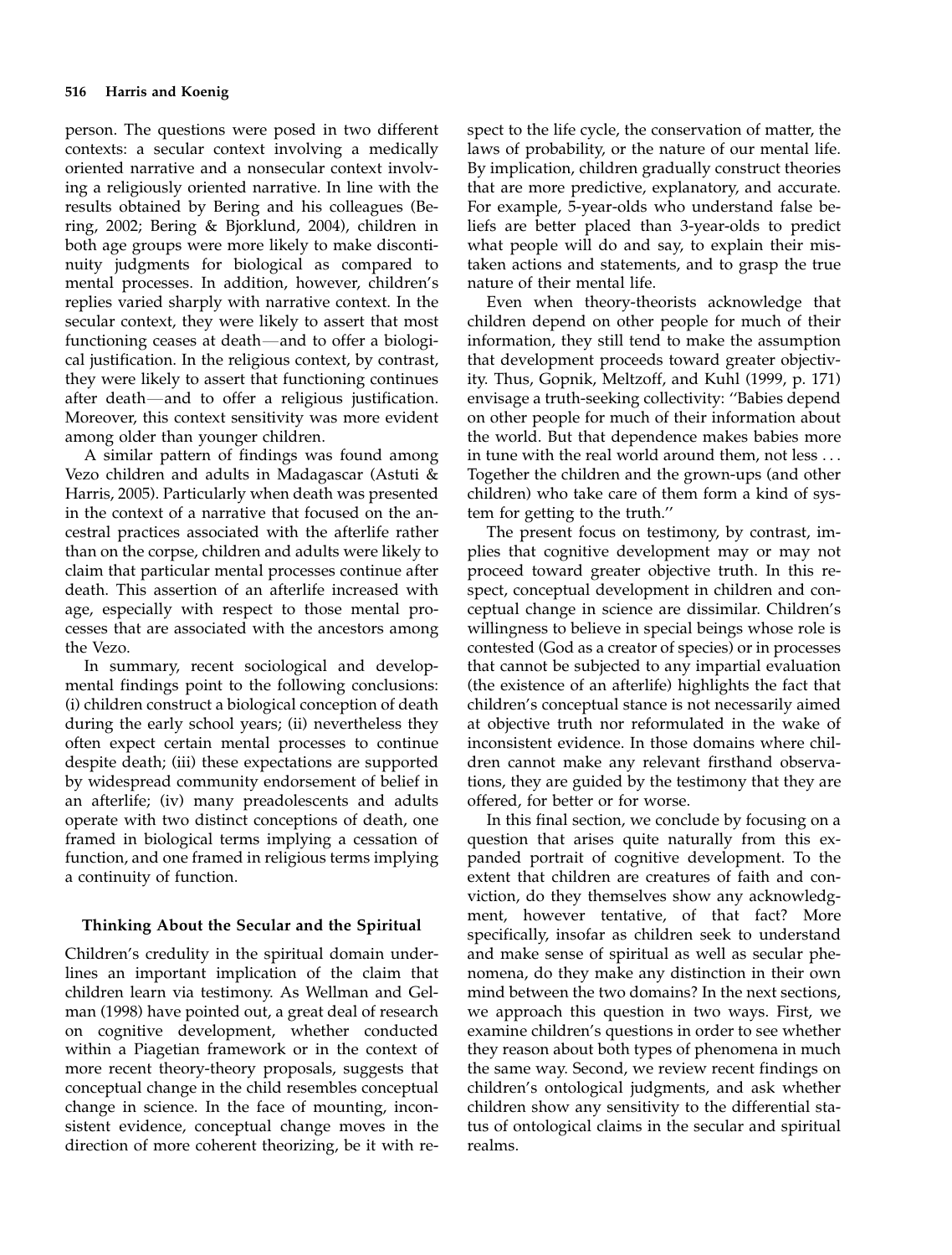### Children's Questions

In developmental psychology there has been a long-standing interest in children's questions. For example, Sully (1896) offers a thoughtful discussion of one child's ''why'' questions posed between the age of 3 and 6 years. Following Piaget (1926), attention focused on the presuppositions apparently underlying such questions. Piaget argued that young children mainly pose ''why'' questions because they naively assume that many natural phenomena are designed and intended for human purposes. Thus, rather than seeking a mechanical explanation (''What causes X to happen?'') children seek a teleological account (''What human purpose does X serve?''). Arguing against Piaget's account, Isaacs (1930) noted that some of children's ''why'' questions are clearly prompted by the identification of an anomalous or unexpected outcome rather than by any generalized assumption of purpose. More specifically, he argued that children ask ''why'' questions when a particular outcome is inconsistent with some working generalization that they have arrived at. For example, 4-year-olds studied by Sully (1986), by Isaacs (1930), and more recently by Callanan and Oakes (1992) posed the following questions: ''Why doesn't butter stay on top of hot toast?'' ''How is it that when we put our hand into the water we don't make a hole in it?'' ''Why doesn't the ink run out when you hold up a fountain pen?'' and ''Why does Daddy, James (big brother) and me have blue eyes and you have green eyes?'' In all of these examples, children appear to have arrived at a generalization (objects rest on top of flat surfaces; fingers can make holes in various substances; liquids fall from inverted containers; people in our family have blue eyes) and sought some resolution of an inconsistent observation (butter does not remain on a flat surface; fingers do not make a hole in water; ink does not pour from a pen; Mommy has green eyes). Isaacs (1930) makes the interesting comment that scientific enquiries often have just such an observed anomaly as their starting point. It is worth underlining four additional features of children's ''why'' questions.

First, although it is certainly noteworthy that children draw out generalizations, register anomalies, and seek to resolve them, an equally important point is that children's questions show that they are prepared to seek information from an adult in order to resolve the anomaly. Children who primarily relied on their own firsthand observation would presumably try to resolve an anomaly by engaging in active, independent experimentation with the phenomenon in question. Such active experimentation is

often regarded, especially within Piagetian theory, as the major engine of cognitive development. Yet children's ''why'' questions to adults show that they also think of adults as trustworthy sources of information concerning hidden, causal mechanisms or explanatory factors.

Second, as Tizard & Hughes (1984) have emphasized, a narrow focus on those questions that are prefaced by ''why'' or ''how'' is likely to lead to an underestimate of the extent to which children seek explanations in the context of dialogue with a familiar adult. When they observed 4-year-olds talking at home with their mothers, they frequently observed conversational episodes that they termed passages of intellectual search. Puzzled by something that they realized they did not understand, children would pose a sequence of persistent questions, consider the adult's answers, and relate those answers to their own knowledge; this, in turn, might prompt still further questions. Moreover, children would often provide evidence of rapidly incorporating what they had been told in answer to an earlier question by reintroducing that information in posing a subsequent question. For example, having just learned that flat roofs typically have drains to let the rainwater run away, one 4-year-old went on to ask if snow on a flat roof also called for a drain (Tizard & Hughes, 1984). Further evidence for the early emergence of such sustained questioning has emerged from analysis of children's causal questions using the CHILDES database (McWhinney & Snow, 1990). Frazier, Gelman, and Doumas (2005) found that children ranging from 2 to 4 years reacted differently depending on whether or not they were offered an explanation in response to their initial ''why'' or "how" question. When not given an explanation, they persisted in trying to elicit one by adding more details or by reiterating or rephrasing the original question. If they were given an explanation, they were more likely to ask a follow-up question. Indeed, children asked such follow-up questions after almost one fifth of the explanations they received. In sum, these findings reinforce the claim that children pose questions in order to obtain adult testimony that explains phenomena that puzzle them; their mode of questioning is sometimes sustained and tenacious.

Third, and particularly important for our thesis, children's questions do not simply arise with respect to ordinary, secular phenomena. It is true that many of the questions cited by Isaacs (1930) and by Callanan and Oakes  $(1992)$ —including the examples given earlier concerning butter on hot toast, hands plunged in water, inverted fountain pens, and eye color—do pertain to such phenomena, i.e., observa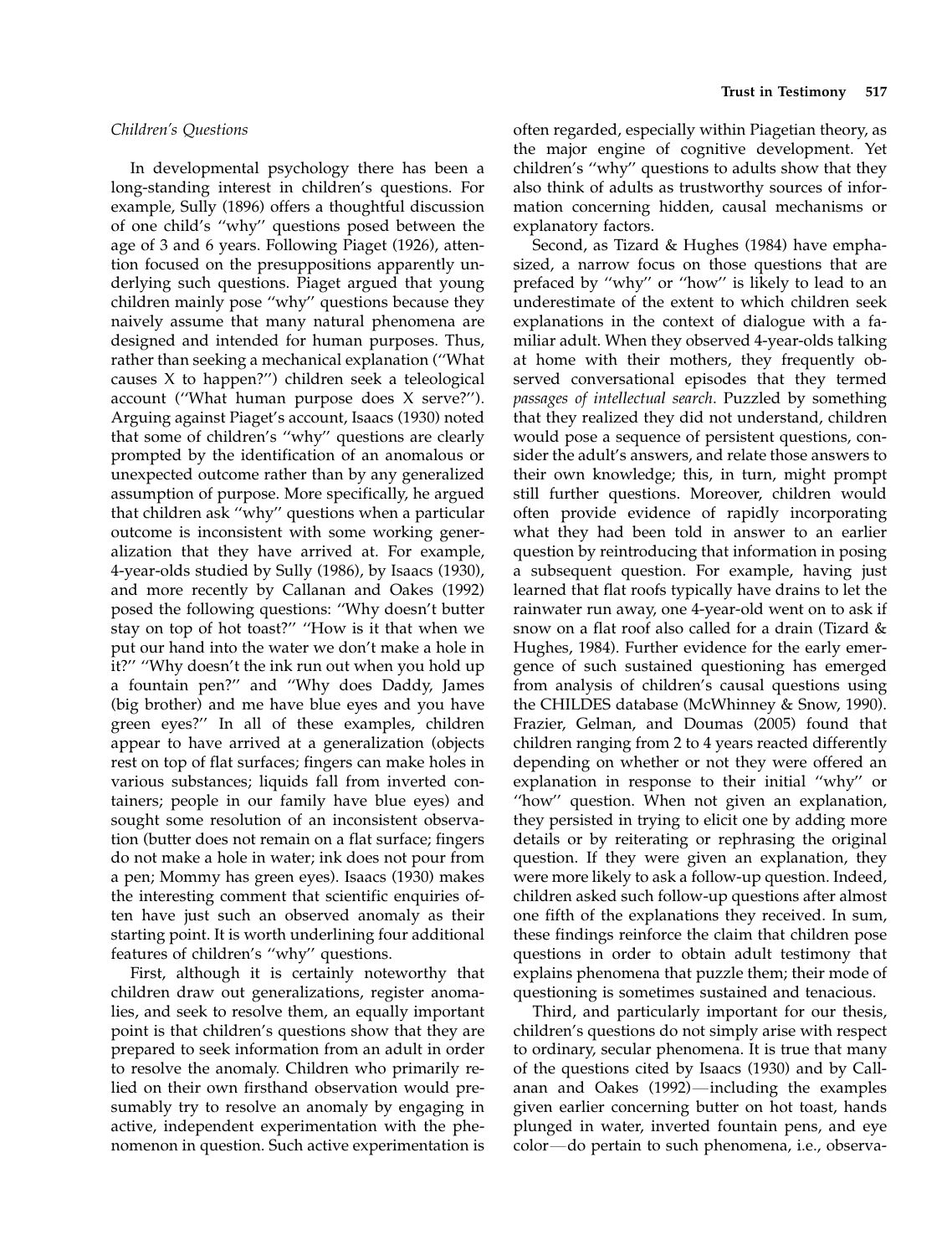ble but puzzling exceptions to apparent regularities. Indeed, contemporary research has focused on the possibility that children's questions might help them to increase their informal scientific understanding in various secular domains, including biology, cosmology, and psychology (Callanan & Jipson, 2001). Moreover, consistent with that assumption, parents do often invoke relevant antecedent causes rather than teleological explanations (Callanan & Oakes, 1992; Kelemen, Callanan, Casler, & Pérez-Granados, 2005). However, children also pose questions about anomalous spiritual phenomena in much the same way as they ask about anomalous secular phenomena. For example, Isaacs (1930) notes a 6-year-old who asked: ''Why do angels never fall down to earth when there is no floor to heaven?'' Apparently, the child assumed, reasonably enough, that angels, like most other animals and human beings, need a supporting surface to remain aloft, and was therefore puzzled by how angels manage to remain in heaven. Sully (1896) quotes a 4-year-old who asked: ''How did God put flesh on us and make what is inside us?'' Presumably, the child had accepted the notion of divine creation but was interested in the process behind a creative act that could produce a flesh-andblood creature. The same 4-year-old also asked: ''It's only the naughty people who are buried, isn't it, because auntie said all the good people went to heaven?" And-on being told that all people are buried, concluded: ''Oh, then heaven must be under the ground or they couldn't get there.'' Apparently, the child could not reconcile his aunt's claim about the afterlife in heaven with his knowledge that people are buried in the ground. In each of these cases, we see children puzzling about the spiritual domain in much the same way as they puzzle about the observable, secular domain. They have not observed the relevant phenomena (angels in heaven; God creating human beings; people going to heaven) for themselves. Rather, they have learned about them from supposedly trustworthy informants. Yet these alleged phenomena are difficult for children to reconcile with known regularities.

Fourth, whether children's identification of an anomaly occurs in the context of their own observation or in the context of testimony, children show that they are capable of simultaneously holding onto two conflicting elements—the expectation that springs from their knowledge of various regularities and the mismatching phenomena that they have either observed or been told about. The anomaly does not lead children to abandon the expectation of regularity, and conversely the expectation of regularity does not lead children to ignore or deny the anomaly. They retain both elements despite the mismatch between them. Thus, in approaching an adult with a question, they set up what might be called a ''somehow'' mental slot. They recognize that somehow butter does not stay on top of hot toast and that somehow angels do not fall to earth. Yet, they also hold on to their assumption that normally such phenomena should not occur. The task, as they see it, is to insert explanatory information into this empty slot. With their questions, they seek suggestions from adults about how to fill that empty slot or they offer a suggestion themselves in consultation with an adult. In short, children's questions reemphasize the fact that children are not stubborn autodidacts. Their frequent, and sometimes tenacious, interrogation of adults demonstrates their recognition of adults as potentially useful sources of information and explanation.

Finally, this admittedly brief scrutiny of children's interrogation of adults underlines the trust that they display in adults' testimony regarding spiritual as well as secular matters. Indeed, the available evidence suggests that children adopt essentially the same tactic in each domain: they are able to keep in mind the way that things normally work while concurrently identifying exceptions that they have observed or been told about. In either case, they turn to adults in search of some conciliatory explanation.

# Children's Ontology

To the extent that children rely on adult testimony to learn about both spiritual and secular matters, it is possible that they make no systematic differentiation between these two domains. In support of that possibility, we have just seen that children quiz adults in approximately the same way whether they are grappling with a question about liquids or a question about angels. If this line of speculation is correct, children might be plausibly characterized as naive realists with respect to spiritual matters and indeed with respect to all matters that they learn about via testimony. More specifically, they might assume that the claims that they hear regarding the existence of God, Heaven, and the afterlife are on the same footing as any other claim that they cannot verify firsthand. For example, children learn about historical figures such as Julius Caesar or Abraham Lincoln, about inaccessible places such as the ocean floor or the planet Venus, about extinct animals such as dinosaurs and dodos, and about microscopic entities such as germs and vitamins. In all these cases, they must normally rely on adult testimony regard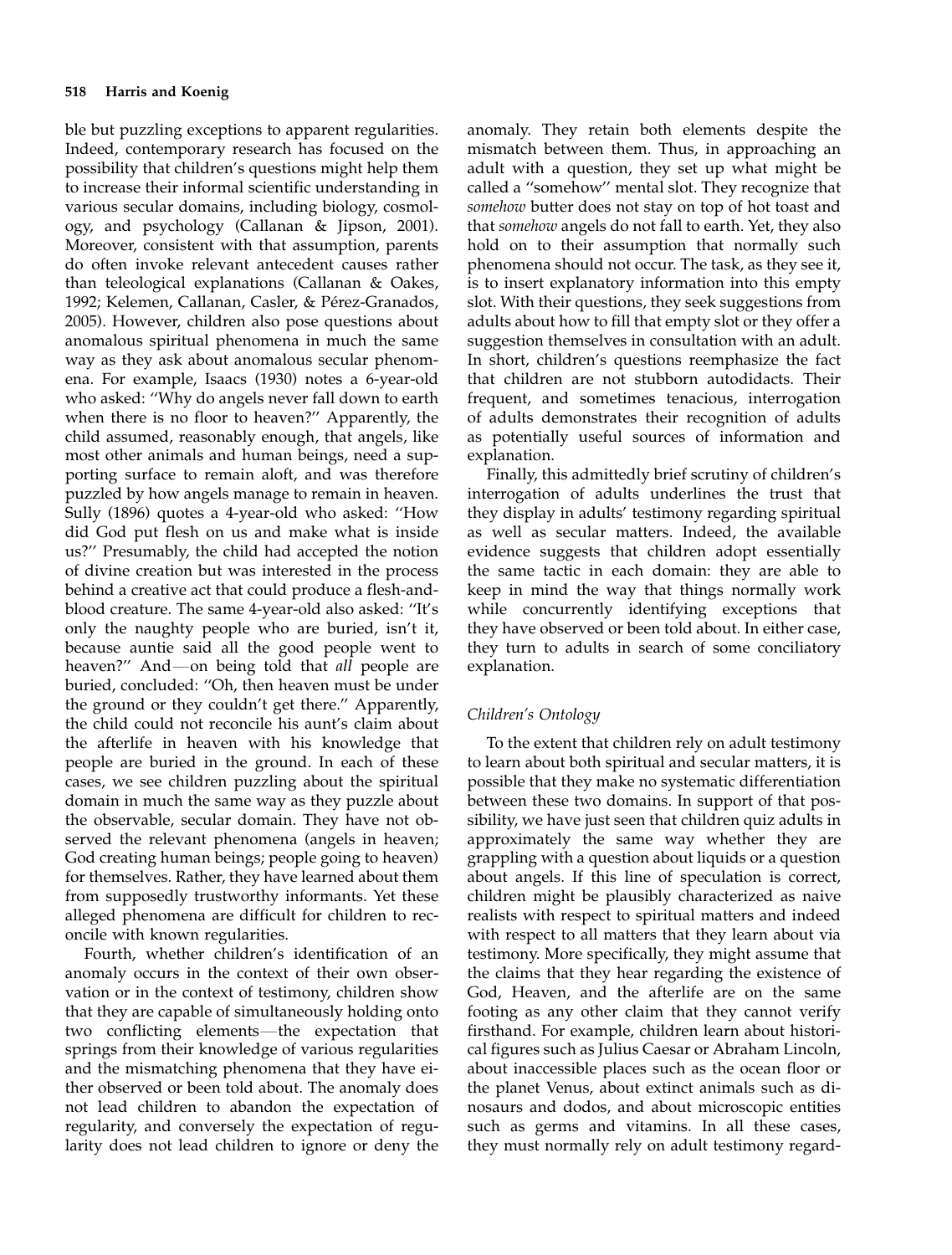ing their existence and properties because firsthand observation is impossible. Thus, children might reasonably conclude that God, Caesar, and germs all have the same, fairly secure, ontological status as each other. On this view, children would presumably realize that the known world extends way beyond what they themselves can observe but—having ventured outside that relatively bounded, personal space—they would regard all the manifold creatures that they hear about as being as real as one another.

Although such undifferentiated trust is feasible, another scenario is also worth considering. Suppose, as this paper has repeatedly insisted, that children rely extensively on adult testimony for key pieces of information about the causal fabric and ontological features of the world. Granted that wide-ranging dependence, children might nonetheless be equipped with heuristics or strategies for assessing the quality or plausibility of the testimony that is made available to them. Consider, in this light, what children might hear about germs. They will hear a variety of warnings ("Don't eat that-it may have germs''), exhortations (''Wash your hands to get rid of the germs''), and explanations (''I don't want to give you my germs''), all of which take the existence of germs for granted. Indeed, the various actions that are prescribed—or proscribed—by informants would not make sense were it not for the existence of germs. In short, children are likely to encounter a coherent and consensual body of testimony regarding the existence of germs. Consistent with that analysis, recent evidence confirms that young children acknowledge the existence of germs (Au, Romo, & DeWitt, 1999; Kalish, 1999). Moreover, even though children acknowledge that they do not know what germs look like, they claim to be quite sure of their existence, and by way of justification for their beliefs they frequently offer some generalization about the properties of germs. Indeed, children express as much confidence in the existence of germs as they express in the existence of various natural kinds that they can observe for themselves, such as cats or giraffes (Harris & Pons, 2003). Importantly, however, children do not display a generalized pattern of credulity toward all normally unseen entities. If children are asked about the existence of various creatures whose existence is generally doubted by adults—for example, mermaids, ghosts, and witches-children typically deny their existence, and express confidence in their denials. By implication, young children are guided by adult testimony with respect to entities that they cannot observe for themselves: They accept the existence of some hidden entities but deny the existence of others.

If children are indeed sensitive to the pattern of adult testimony, what stance will they take toward various extraordinary beings such as God or the Tooth Fairy? On the one hand, other people's testimony might lead children to believe in such beings in much the same way, and with as much confidence, as they believe in other normally invisible entities-such as germs. On the other hand, if children are sensitive to the consistency, coherence, or plausibility of others' testimony, they might conclude that there is sufficient disagreement or qualification in that testimony for various doubts to enter their mind.

Our recent findings provide support for this second position. Thus, when 5- and 6-year-olds living in a cosmopolitan, urban community in the United States were questioned about special beings such as the Tooth Fairy or God, they did assert their existence. At the same time, as compared to invisible, scientific entities such as germs or oxygen, children were less confident of their existence and less likely to insist that other people believe in their existence (Harris, Pasquini, Duke, Asscher, & Pons, 2006). In summary, although young children believe in various extraordinary beings such as God or the Tooth Fairy, they do not always place them on exactly the same ontological footing as scientific entities such as germs.

There are various plausible explanations for this differentiation. One possibility is that children begin to notice and think about the way in which various entities can be detected. In the case of germs, for example, special instruments such as microscopes can be used to observe them. By contrast, children might reach the conclusion that God is impossible to see or hear—even with the help of special instruments. On this ''observation'' hypothesis, children would think of scientific entities as being just as real as ordinary entities such as cats or rocks because they are, at least in principle, open to perceptual inspection whereas they would think of special beings as having a less secure ontological status.

There are, however, various considerations that undermine this initially plausible hypothesis. First, children rarely justify their belief in scientific entities by referring to a possible encounter, including an encounter facilitated by special instruments. Rather, children focus on the alleged properties of the entity, including the causal properties (Harris et al., in press). Second, although the ''observation'' hypothesis can be applied to germs, it is intuitively unlikely that children regard a colorless, odorless, tasteless gas such as oxygen as available for inspection—even with the help of specialized instruments. Of course,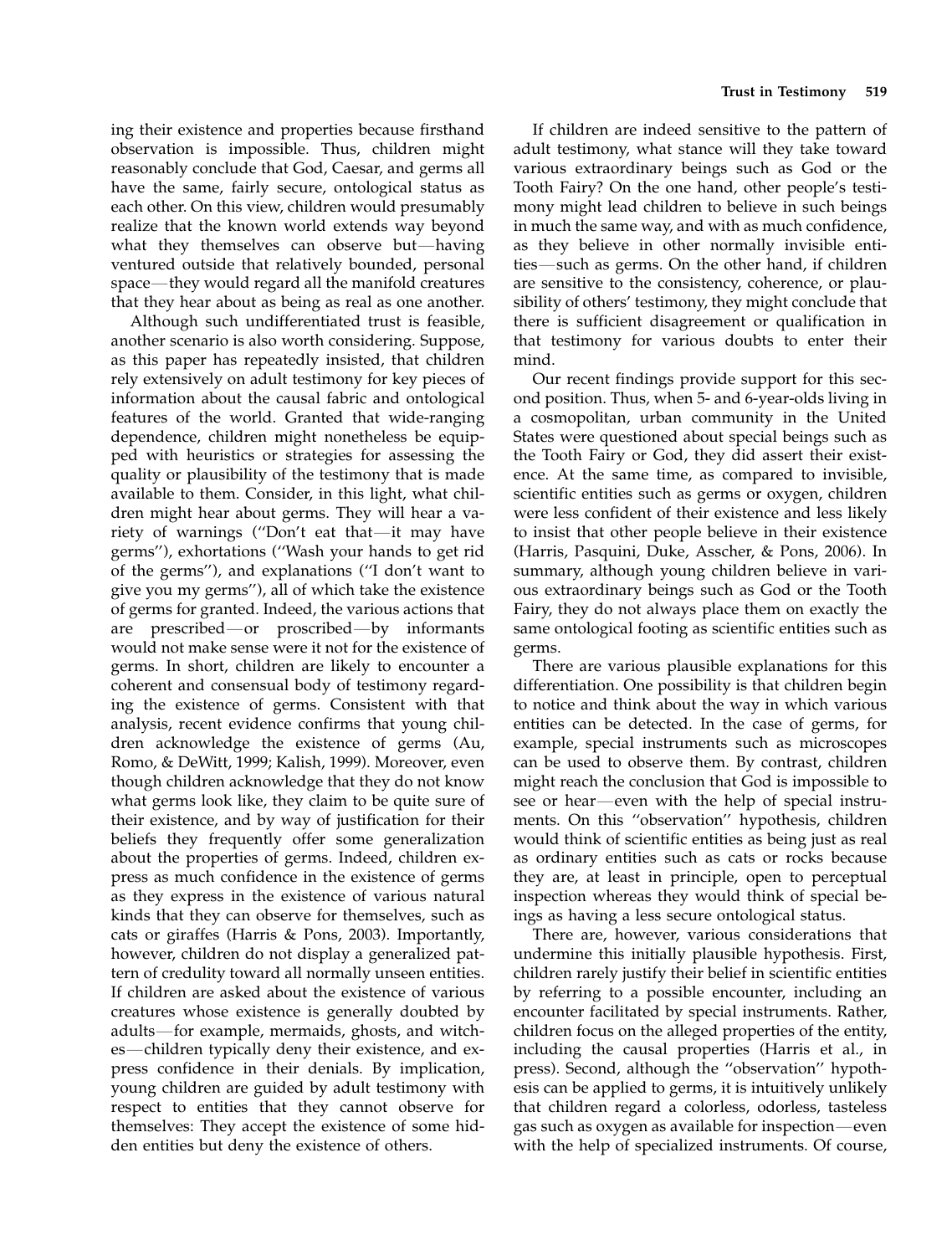oxygen enables various perceptible outcomes, such as breathing and combustion, but in that respect it is not obviously different from the Tooth Fairy or Santa Claus—allegedly, they too bring about various perceptible outcomes. In short, the ''observation'' hypothesis does not offer a systematic and plausible explanation of the fact that children are more confident of the existence of scientific entities as compared to special beings.

An alternative aspect of children's conceptualization of these two domains concerns the role of everyday causal constraints. As discussed earlier, young children rapidly appreciate that God has special powers as compared to ordinary mortals (Barrett et al., 2001; Giménez-Dasí et al., 2005). Arguably, children reach similar conclusions concerning Santa Claus and the Tooth Fairy- $a$ fter all, they both travel extensively but imperceptibly, and they both display a puzzling omniscience about who lives where. The extraordinary nature of these beings may incline children to adopt a cautious stance toward their existence. By contrast, although germs and oxygen may be attributed very distinctive causal powers (e.g., causing illness; enabling combustion), children are unlikely to know of any wider causal regularities that these entities defy.

Both of the above hypotheses raise the possibility that children are attentive to the underlying nature of normally unobservable entities and differentiate among them accordingly. A very different possibility, however, is that children are sensitive to the type of discourse that surrounds these entities rather than to their underlying nature. As noted earlier, children hear people talk in a matter-of-fact fashion about the causal properties of germs or oxygen. Such remarks do not explicitly attest either to the existence of those entities or to the speaker's faith in their existence. Thus, children rarely hear utterances such as, ''There really are germs'' or ''I believe in oxygen.'' Instead they hear claims and warnings that take the existence of the entities for granted, for example, ''Throw that away-it has germs" or "He needs oxygen to breathe.'' In the case of Santa Claus, by contrast, children may well hear avowals such as ''There really is a Santa Claus'' and, with respect to God, children are likely to hear explicit discussions about faith in God, especially in certain contexts, such as a church service. These avowals of belief may lead children to conclude that the existence of such special beings is not altogether beyond doubt. A related possibility is that children are sensitive not so much to the presuppositions embedded in the discourse that they hear as to the degree of consensus across various interlocutors. After all, children will scarcely

ever encounter anyone who queries the existence of germs or oxygen but they may sometimes meet adults or children who express doubt about the existence of special beings such as God, Santa Claus, or the Tooth Fairy.

How might these different lines of explanation be tested? There is an important cleavage in the explanations reviewed. On the one hand, children might be guided by their own autonomous conceptualization of the entities. Alternatively, they might be guided by the pattern of discourse surrounding them. This cleavage points to an informative line of investigation because the pattern of discourse about special beings is likely to vary from one community to another, offering a natural laboratory for probing the impact of particular discourse practices. We consider two different types of community.

Anthropological and ethnographic research in traditional, small-scale communities indicates that the existence and efficacy of certain special beings, such as witches, ancestors, or spirits, are taken for granted. Thus, children growing up in such communities would rarely encounter the type of explicit avowal of belief or faith that is common in communities subscribing to the Abrahamic tradition-the tradition that embraces Judaism, Christianity, and Islam (Bloch, 2002). Nor would they encounter people who express doubt or disbelief in the existence of witches, ancestors, or spirits. To the extent, therefore, that they are guided by the routine presuppositions of everyday discourse, children in these communities should be convinced of the existence of these special beings-just as North American children are convinced of the existence of germs. As Keesing (1982, p. 38) writes of childhood among the Kwaio, a Solomon island community, ''No child could escape constructing a cognitive world in which the spirits were ever-present participants in social life, on whom life and death, success or failure, depend.''

As a second example, consider children growing up, not in a cosmopolitan, urban community, but a relatively homogeneous Christian community of the United States where the existence and efficacy of God are routinely taken for granted. Explicit avowals of faith would presumably occur in such a community. Nevertheless, God is also likely to be frequently invoked in everyday causal discourse. Moreover, children would rarely encounter people openly doubting or denying the existence of God. Accordingly, as in the traditional, small-scale communities just considered, this pattern of discourse might lead children to have complete confidence in the existence of special beings such as God.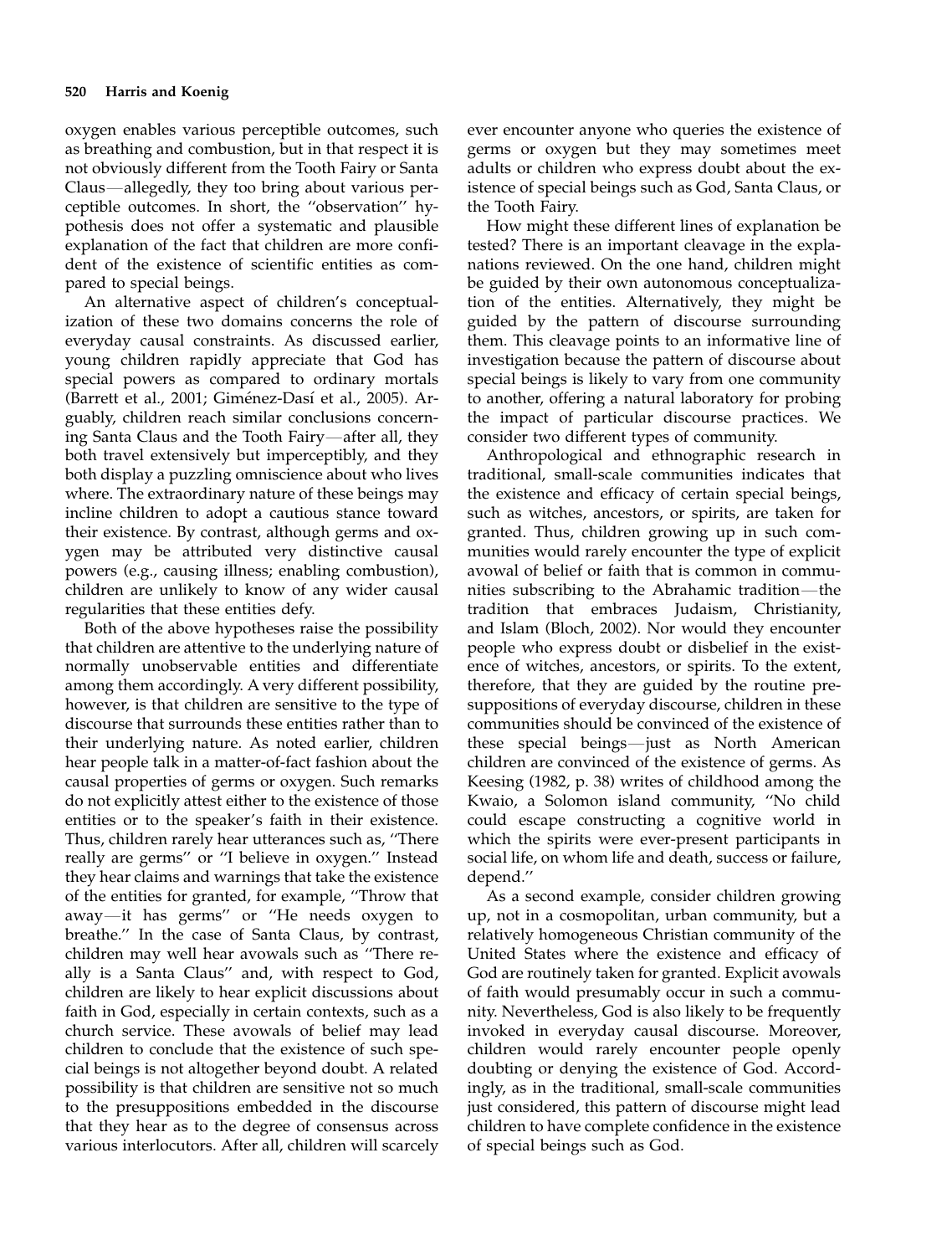On the other hand, if children harbor doubts about the existence of special beings either because of the extraordinary powers attributed to them or because of their inaccessibility to ordinary observation, then children growing up in small-scale traditional communities or in homogeneous Christian communities should differentiate between such special beings on the one hand and ordinary-or scientific—entities, on the other, replicating the pattern described earlier for children living in a cosmopolitan urban setting (Harris et al., in press).

### Future Research and Conclusions

Children's potential sensitivity to the pattern of discourse in their community opens up two additional questions for future research. We anticipate that all children, irrespective of the discourse practices that prevail in their community, will encounter certain, recurrent forms of testimony. They will learn something of the history of their community and its connections to the wider world, of the hidden or microscopic entities that affect people's health and well-being, and of special beings—be they spirits, Gods, or ancestors. Nevertheless, the way in which such testimony is conveyed to children is likely to vary. For example, social class differences in mother – child dialogue have been consistently reported. Mothers with higher socioeconomic status are likely to pose more questions and to provide more information (Hart & Risley, 1995; Hoff-Ginsburg & Tardif, 1995). Thus, Tizard and Hughes (1984) found that, as compared to working-class mothers, middle-class mothers were more likely to ask questions of their children, view their children's questions positively, and offer adequate explanations. In turn, middleclass children posed more questions to their mothers, and were more persistent in their questioning. In future research, it will be important to ask whether such persistent variation in the exchange of information via conversation leads to important differences among children in their working epistemology. More specifically, children may vary in the extent to which they think of dialogue, particularly dialogue involving questions, as an important vehicle for enlarging their understanding of aspects of the world that they have not personally experienced.

A second issue for future research concerns the impact of conflicting testimony. As noted in the previous section, some children grow up in relatively homogeneous communities. However, the twin processes of urbanization and globalization mean that an increasingly large number of children grow up in fluid, cosmopolitan, communities encompassing several migrant groups (Berger, 2002). Whereas children in homogeneous communities are likely to encounter a common body of testimony in key domains, children growing up in a more heterogeneous community will have opportunities to register conflicting testimony. How will they respond to that diversity? Kuhn and Franklin (in press) argue that children will frequently adopt a nonevaluative or "multiplist" response. For example, Kuhn, Cheney, and Weinstock (2000) presented children ranging from 10 to 17 years with competing claims in various domains. Participants were asked to say whether only one claim was right-and in cases where they judged each claim to have some merit to say whether it was possible to adjudicate between them. The most frequent response pattern was to assert that more than one claim might be right but to deny that adjudication was possible. Indeed, when the claims pertained to hidden properties of the physical world (e.g., the composition of atoms or brain functioning), only a minority of participants judged that adjudication was possible. A plausible implication of this set of findings is that children who encounter conflicting beliefs in their community are likely to acknowledge that more than one belief may be right—but they will be unlikely to either propose or reflect upon ways of adjudicating among those beliefs. To the extent that children often learn about science and religion by actively assimilating the testimony of other people, rather than by actively participating in the explicit evaluation of conflicting beliefs that characterizes research communities, their disregard for processes of evaluation is not surprising. It does, however, imply that they will rarely seek out or endorse the type of competitive hypothesis testing that scientists find congenial.

In conclusion, two different bodies of evidence converge to indicate that children do not adopt a conservative attitude of skepticism toward the testimony supplied by other people. First, with respect to various objective, but normally unobservable, features of the world, children trust what adults tell them, and indeed they appear to rework that information into a coherent concept of the domain in question, whether it is the role of the brain in mental processes, the shape of the earth, or biological constraints on the life cycle.

Second, that trust is not confined to objective but normally hidden properties of the world. Children also accept the religious claims that adults make with respect to the omniscience, immortality and omnipotence of God, the efficacy of prayer, and life after death. In other words, it would be a mistake to conclude that children's trust in testimony simply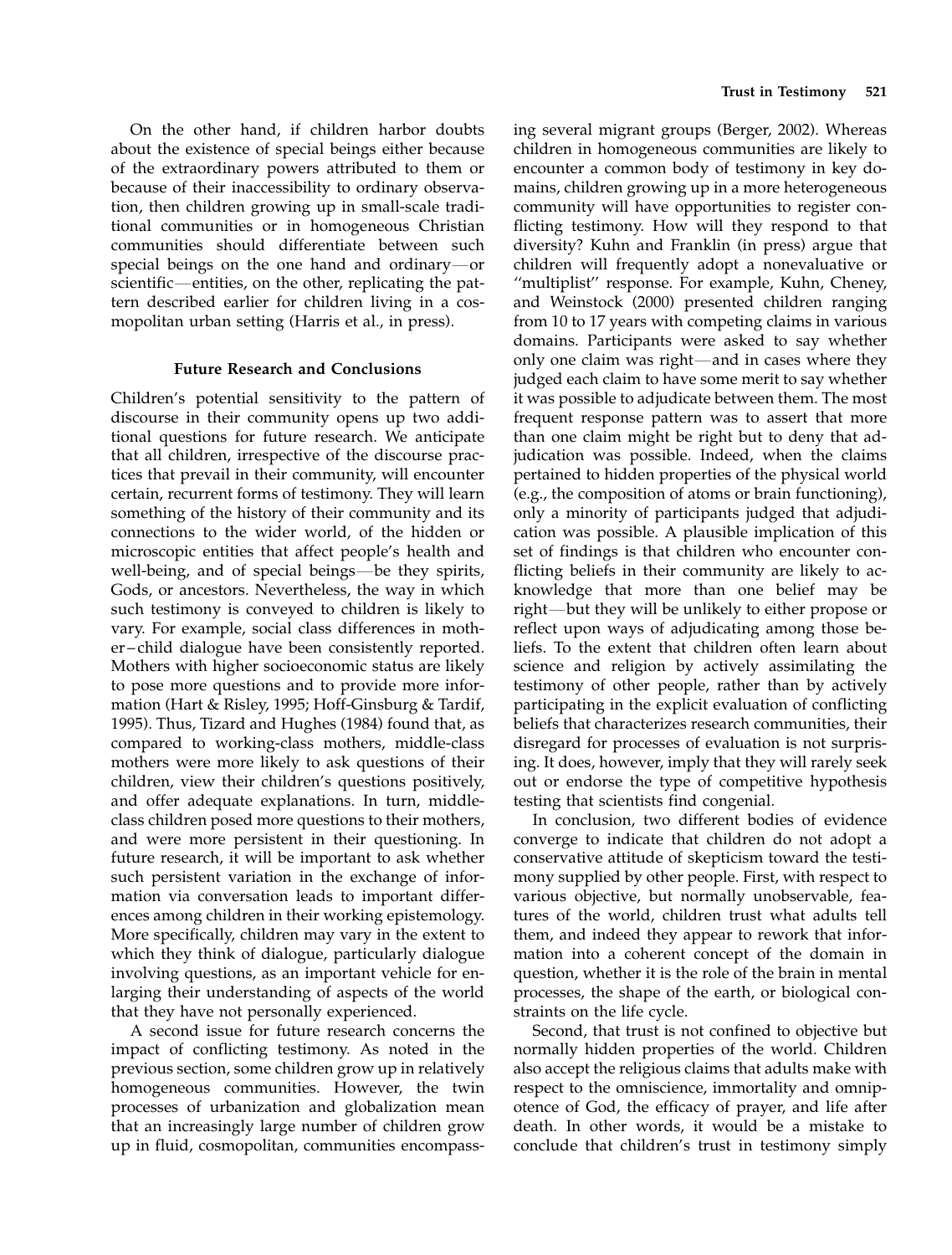offers them a way to amplify or extend their own powers of observation. Although in some domains it does just that, it also leads them to be credulous toward spiritual claims that are not ultimately grounded in observational evidence.

A key question for future research concerns the extent to which children differentiate between the scientific and the spiritual realms. Arguably, children are sensitive to an underlying conceptual difference in either the perceptual accessibility or the properties of entities in these two realms. Equally plausible, however, is the possibility that children keep track of the testimony that surrounds entities in the two realms. On this latter hypothesis, children who grow up in communities where the existence of extraordinary beings—such as the ancestors—is more or less universally presupposed will regard those special beings as having an ontological status that is just as secure as the status of natural kinds. For them, the special beings of the spiritual realm will be just as real as the flora and fauna of the natural world.

### References

- Astuti, R., & Harris, P. L. (2005). Understanding mortality and the life of the ancestors in rural Madagascar. Unpublished manuscript, London School of Economics and Political Science, London, UK.
- Au, T. K., Romo, L. F., & DeWitt, J. E. (1999). Considering children's folkbiology in health education. In M. Siegal & C. C. Peterson (Eds.), Children's understanding of biology and health (pp. 209 – 234). Cambridge, UK: Cambridge University Press.
- Baillargeon, R. (2004). Infants' reasoning about hidden objects: Evidence for event general and event specific expectations. Developmental Science, 7, 391 – 424.
- Barrett, H. C., & Behne, T. (2005). Children's understanding of death as the cessation of agency: A test using sleep versus death. Cognition, 96, 93 – 108.
- Barrett, J. L., Newman, R. M., & Richert, R. A. (2003). When seeing is not believing: Children's understanding of humans' and non-humans' use of background knowledge in interpreting visual displays. Journal of Cognition and Culture, 3, 91 – 108.
- Barrett, J. L., Richert, R. A., & Driesenga, A. (2001). God's beliefs versus mother's: The development of non-human agent concepts. Child Development, 72, 50-65.
- Berger, P. L. (2002). The cultural dynamics of globalization. In P. L. Berger & S. Huntington (Eds.), Many globalizations: Cultural diversity in the contemporary world (pp. 1 – 16). New York: Oxford University Press.
- Bering, J. M. (2002). Intuitive conceptions of dead agents' minds: The natural foundations of afterlife beliefs as phenomenological boundary. Journal of Cognition and Culture, 2, 263 – 308.
- Bering, J. M., & Bjorklund, D. F. (2004). The natural emergence of reasoning about the afterlife as a developmental regularity. Developmental Psychology, 40, 217 – 233.
- Bloch, M. (2002). Are religious beliefs counter-intuitive? In N. K. Frankenberry (Ed.), Radical interpretation in religion (pp. 129 – 146). New York: Cambridge University Press.
- Boyer, P. (2002). Religion explained: The evolutionary origins of religious thought. New York: Basic Books.
- Callanan, M. A., & Jipson, J. L. (2001). Explanatory conversations and young children's developing scientific literacy. In K. Crowley & C. D. Schunn (Eds.), Designing for science: Implications from everyday, classroom, and professional setting (pp. 21 – 49). Mahwah, NJ: Erlbaum.
- Callanan, M. A., Jipson, J. L., & Soennichsen, M. S. (2002). Maps, globes, and videos: Parent – child conversations about representational objects. In S. Paris (Ed.), Learning with objects in museums (pp. 261 – 283). Mahwah, NJ: Erlbaum.
- Callanan, M. A., & Oakes, L. M. (1992). Preschoolers' questions and parents' explanations: Causal thinking in everyday activity. Cognitive Development, 7, 213 – 233.
- Callanan, M. A., Pérez-Granados, D., Barajas, N., & Goldberg, J. (2006). ''Why'' questions in Mexican-descent children's conversations with parents. Manuscript submitted for publication.
- Corriveau, K., Pasquini, E. S., & Harris, P. L. (2005). If it's in your mind, it's in your knowledge: Children's developing anatomy of identity. Cognitive Development, 20,  $321 - 340.$
- Crowley, K., Callanan, M., Jipson, J. L., Galco, J., Topping, K., & Shrager, J. (2001). Shared scientific thinking in everyday parent – child activity. Science Education, 85, 712 – 732.
- Crowley, K., & Galco, J. (2001). Everyday activity and the development of scientific thinking. In K. Crowley, C. D. Schunn, & T. Okada (Eds.), Designing for science: Implications from everyday, classroom and professional settings (pp. 393 – 413). Mahwah, NJ: Erlbaum.
- Davis, J. A., Smith, T. W., & Marsden, P. V. (1998). General social surveys, 1972 – 1998. Cumulative codebook. Storrs, CT: The Roper Center for Public Opinion Research.
- Evans, E. M. (2000). Beyond Scopes: Why Creationism is here to stay. In K. Rosengren, C. N. Johnson, & P. L. Harris (Eds.), Imagining the impossible: The development of magical scientific and religious thinking in contemporary society (pp. 305 – 333). Cambridge, UK: Cambridge University Press.
- Evans, E. M. (2001). Cognitive and contextual factors in the emergence of diverse belief systems: Creation versus evolution. Cognitive Psychology, 42, 217 – 266.
- Frazier, B. N., Gelman, S. A., & Doumas, L. A. A. (2005, April). Children's causal questions in adult-child conversation using the CHILDES database. Poster presented at the biennial meeting of the Society for Research in Child Development. Atlanta, GA.
- Gardner, H. (1991). The unschooled mind. New York: Basic Books.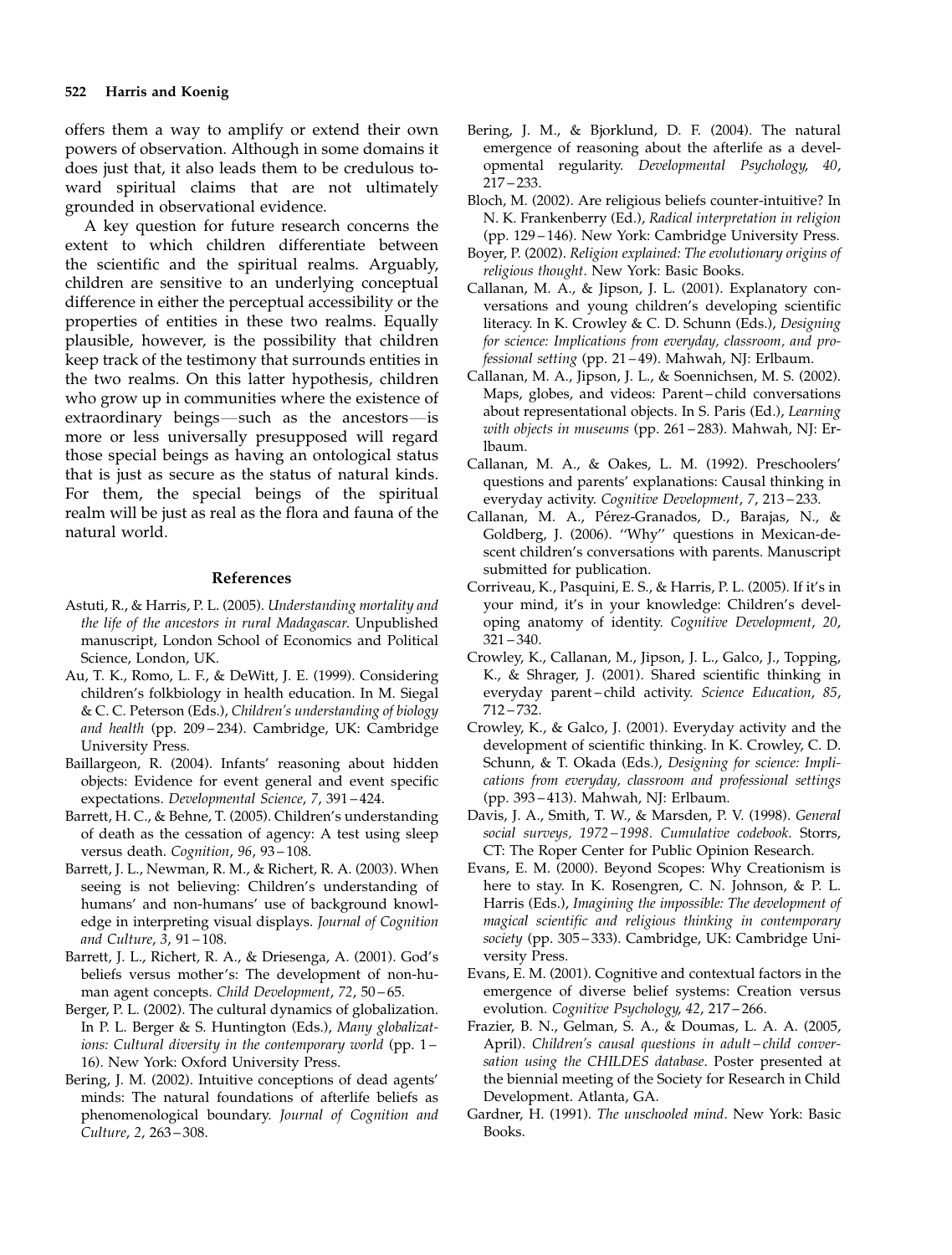- Gelman, S. A. (2003). The essential child: Origins of essentialism in everyday thought. Oxford, UK: Oxford University Press.
- Gelman, S. A., Coley, J. D., Rosengren, K. S., Hartman, E., & Pappas, A. P. (1998). Beyond labeling: The role of maternal input in the acquisition of richly structured categories. Monographs of the Society for Research in Child Development, 63(Serial no. 253) (pp. 1 – 148).
- Gelman, S. A., & Kremer, K. E. (1991). Understanding natural cause: Children's explanations of how objects and their properties originate. Child Development, 62, 396 – 414.
- Gelman, S. A., & Wellman, H. M. (1991). Insides and essences: Early understandings of the non-obvious. Cognition, 38, 213 – 244.
- Giménez-Dasí, M., Guerrero, S., & Harris, P. L. (2005). Intimations of immortality and omniscience in early childhood. European Journal of Developmental Psychology, 2, 285 – 297.
- Giménez, M., & Harris, P. L. (2002). Understanding constraints on inheritance: Evidence for biological thinking in early childhood. British Journal of Developmental Psychology, 20, 307 – 324.
- Gopnik, A., Meltzoff, A., & Kuhl, P. (1999). The scientist in the crib: Minds, brains and how children learn. New York: William Morrow.
- Gottfried, G. M., Gelman, S. A., & Schultz, J. (1999). Children's understanding of the brain: From early essentialism to biological theory. Cognitive Development, 14, 147 – 174.
- Gottfried, G. M., & Jow, E. E. (2003). ''I just talk with my heart'': The mind – body problem, linguistic input, and the acquisition of folk psychological beliefs. Cognitive Development, 18, 79 – 90.
- Greeley, A. M., & Hout, M. (1999). Americans' increasing belief in life after death: Religious competition and acculturation. American Sociological Review, 64, 813 – 835.
- Harris, P. L., & Giménez, M. (2005). Children's acceptance of conflicting testimony: The case of death. Journal of Cognition and Culture, 5, 143 – 164.
- Harris, P. L., Pasquini, E., Duke, S., Asscher, J., & Pons, F. (2006) Germs and angels: The role of testimony in young children's ontology. Developmental Science, 9, 76 – 96.
- Harris, P. L., & Pons, F. (2003, April). Germs, angels, and giraffes: Children's understanding of ontology. Paper presented at the biennial meeting for Child Development, Tampa, FL.
- Hart, B., & Risley, T. R. (1995). Meaningful differences in the everyday experience of young American children. Baltimore: Paul H. Brookes.
- Hirschfeld, L. A. (1995). Do children have a theory of race? Cognition, 54, 209 – 252.
- Hoff-Ginsburg, E., & Tardif, T. (1995). Socio-economic status and parenting. In M. H. Bornstein (Ed.), Handbook of parenting, Vol. 2: Biology and ecology of parenting (pp. 161 – 188). Mahwah, NJ: Erlbaum.
- Hoffman, S. I., & Strauss, S. (1985). The development of children's concept of death. Death Studies, 9, 469 – 482.
- Hume, D. (1748/1957). An enquiry concerning human understanding. Oxford, UK: Clarendon Press.
- Isaacs, N. (1930). Children's ''why'' questions. In S. Isaacs (Ed.), Intellectual growth in young children. (pp. 291 – 349). London: Routledge.
- Jaakkola, R. O., & Slaughter, V. (2002). Children's body knowledge: Understanding ''life'' as a biological goal. British Journal of Developmental Psychology, 20, 325 – 342.
- Jipson, J. L., & Callanan, M. A. (2005). Mother child conversation and children's understanding of biological and nonbiological changes in size. Child Development, 74,  $629 - 644.$
- Johnson, C. N. (1990). If you had my brain, where would I be? Children's understanding of the brain and identity. Child Development, 61, 962 – 972.
- Johnson, C. N., & Wellman, H. M. (1982). Children's developing conceptions of the mind and brain. Child Development, 53, 222 – 234.
- Johnson, S., & Carey, S. (1998). Knowledge enrichment and conceptual change in folkbiology: Evidence from Williams syndrome. Cognitive Psychology, 37, 156 – 200.
- Kalish, C. W. (1999). What young children's understanding of contamination and contagion tells us about their concepts of illness. In M. Siegal & C. C. Peterson (Eds.), Children's understanding of biology and health (pp. 99 – 130). Cambridge, UK: Cambridge University Press.
- Keesing, R. M. (1982). Kwaio religion: The living and the dead in a Solomon island society. New York: Columbia University Press.
- Kelemen, D. (2004). Are children "intuitive theists"? Psychological Science, 15, 295 – 301.
- Kelemen, D., Callanan, M. A., Casler, K., & Pérez-Granados, D. R. (2005). Why things happen: Teleological explanations in parent – child conversations. Developmental Psychology, 41, 251 – 264.
- Kelemen, D., & DiYanni, C. (2005). Intuitions about origins: Purpose and intelligent design in children's reasoning about nature. Journal of Cognition and Development, 6,  $3 - 31$ .
- Keynon, B. L. (2001). Current research in children's conceptions of death: A critical review. Omega, 43, 63-91.
- Knight, N., Sousa, P., Barrett, J. L., & Atran, S. (2004). Children's attributions of beliefs to humans and God: Cross-cultural evidence. Cognitive Science, 28, 117 – 126.
- Kuhn, D., Cheney, R., & Weinstock, M. (2000). The development of epistemological understanding. Cognitive Development, 15, 309 – 328.
- Kuhn, D., & Franklin, S. (2006). The second decade: What develops (and how)? In W. Damon, R. Lerner, D. Kuhn, & R. Siegler (Eds.), Handbook of child psychology, Vol. 2: Cognition, perception and language (6th edn.) (pp. 953 – 993). New York: John Wiley.
- Lambert, Y. (2001). The rebirth of beliefs in afterlife. Transformations in France and other European countries. Recherches Sociologiques, 32, 9 – 19.
- Lazar, A., & Torney-Purta, J. (1991). The development of subconcepts of death in young children: A short-term longitudinal study. Child Development, 62, 1321 – 1333.